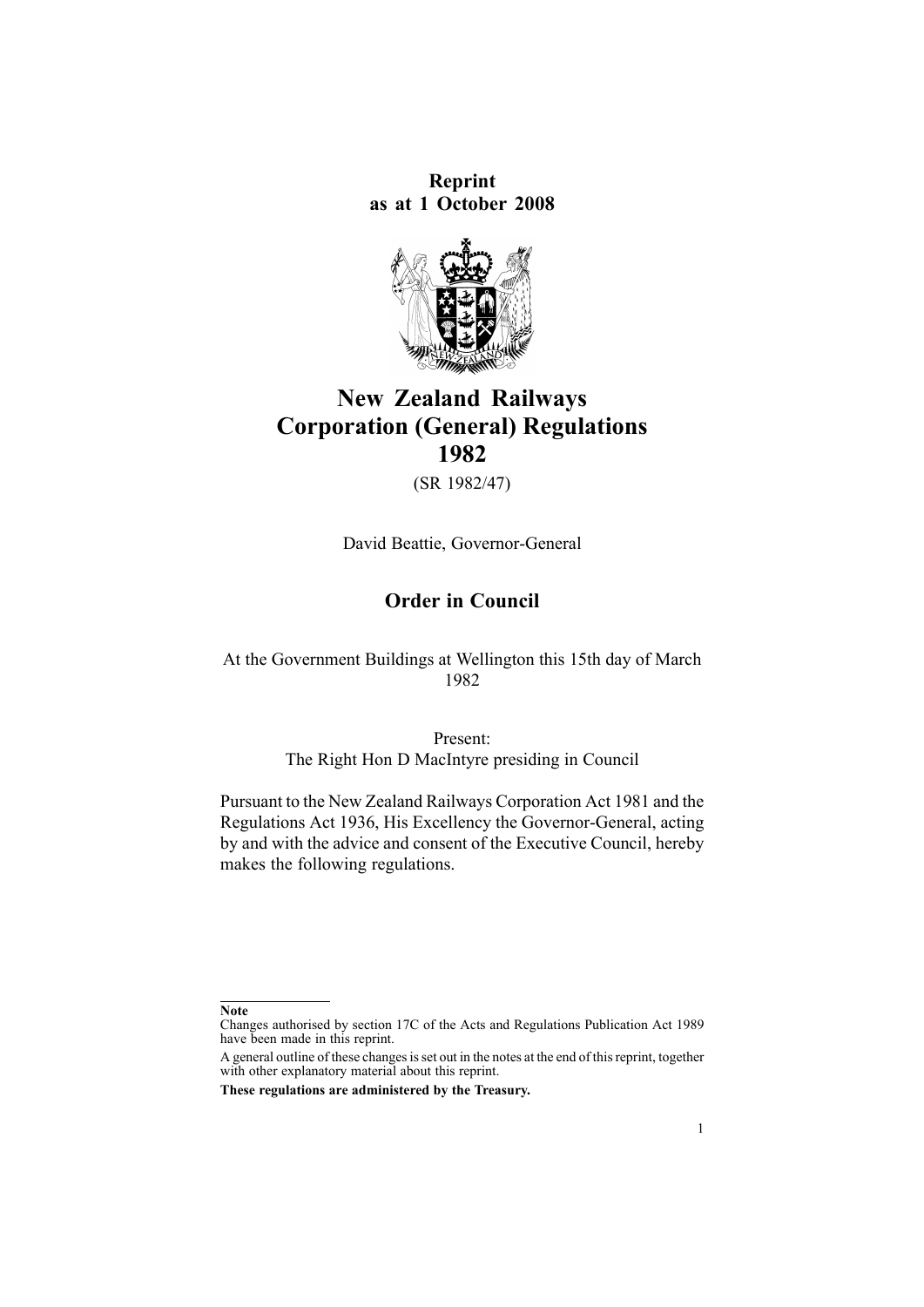|                | <b>Contents</b>                                            |      |
|----------------|------------------------------------------------------------|------|
|                |                                                            | Page |
|                | Part 1                                                     |      |
|                | <b>Preliminary</b>                                         |      |
|                | Title and commencement                                     | 4    |
| $\mathfrak{D}$ | Interpretation                                             | 4    |
|                | Part 2                                                     |      |
|                | <b>Fares and tickets</b>                                   |      |
| 3              | Passengers without tickets to pay fare to guard            |      |
|                | Passengers to produce tickets                              |      |
| 5              | Excursion tickets                                          |      |
| 6              | Evading payment of fare                                    | 8    |
|                | Free passes and tickets to be used only for purpose issued | 8    |
| 8              | Tickets available for shortest route                       | 8    |
| 9              | Passes issued to members of Legislature                    | 8    |
| 10             | Fares to be refunded if Corporation service full           | 8    |
| 11             | Passengers to quit Corporation service on arrival at       | 9    |

**New Zealand Railways Corporation (General) Regulations 1982**

Reprinted as at 1 October 2008

[12](#page-11-0)

| 11 | Passengers to quit Corporation service on arrival at |
|----|------------------------------------------------------|
|    | destination                                          |

# **[Part](#page-8-0) 3**

### **Offences on [Corporation](#page-8-0) services**

| 12 | Reserved seats                                   |    |
|----|--------------------------------------------------|----|
| 13 | Standing passengers                              | 9  |
| 14 | Boarding and alighting from Corporation services | 10 |
| 15 | Persons not to place feet on seats               | 10 |
| 16 | Animals not to be taken on Corporation services  | 10 |
|    | Part 4                                           |    |

#### **[Miscellaneous](#page-9-0) offences**

| 17 | Remaining on railway                         | 10 |
|----|----------------------------------------------|----|
| 18 | Touting or soliciting custom                 | 10 |
| 19 | Smoking                                      | 11 |
| 20 | Firearms and explosives                      | 11 |
| 21 | Trespassing on railway                       | 11 |
|    | Part 5                                       |    |
|    | Delivery and receint of goods and passengers |    |

| Denvery and receipt or goods and passengers |                                                         |    |  |
|---------------------------------------------|---------------------------------------------------------|----|--|
| 22                                          | Charges to be paid before receipt of goods taken        | 12 |  |
| 23                                          | Working of railway not to be obstructed during delivery | 12 |  |

|    | and receipt of goods and passengers                 |  |
|----|-----------------------------------------------------|--|
| 24 | Person to be placed in charge of loading dock, etc. |  |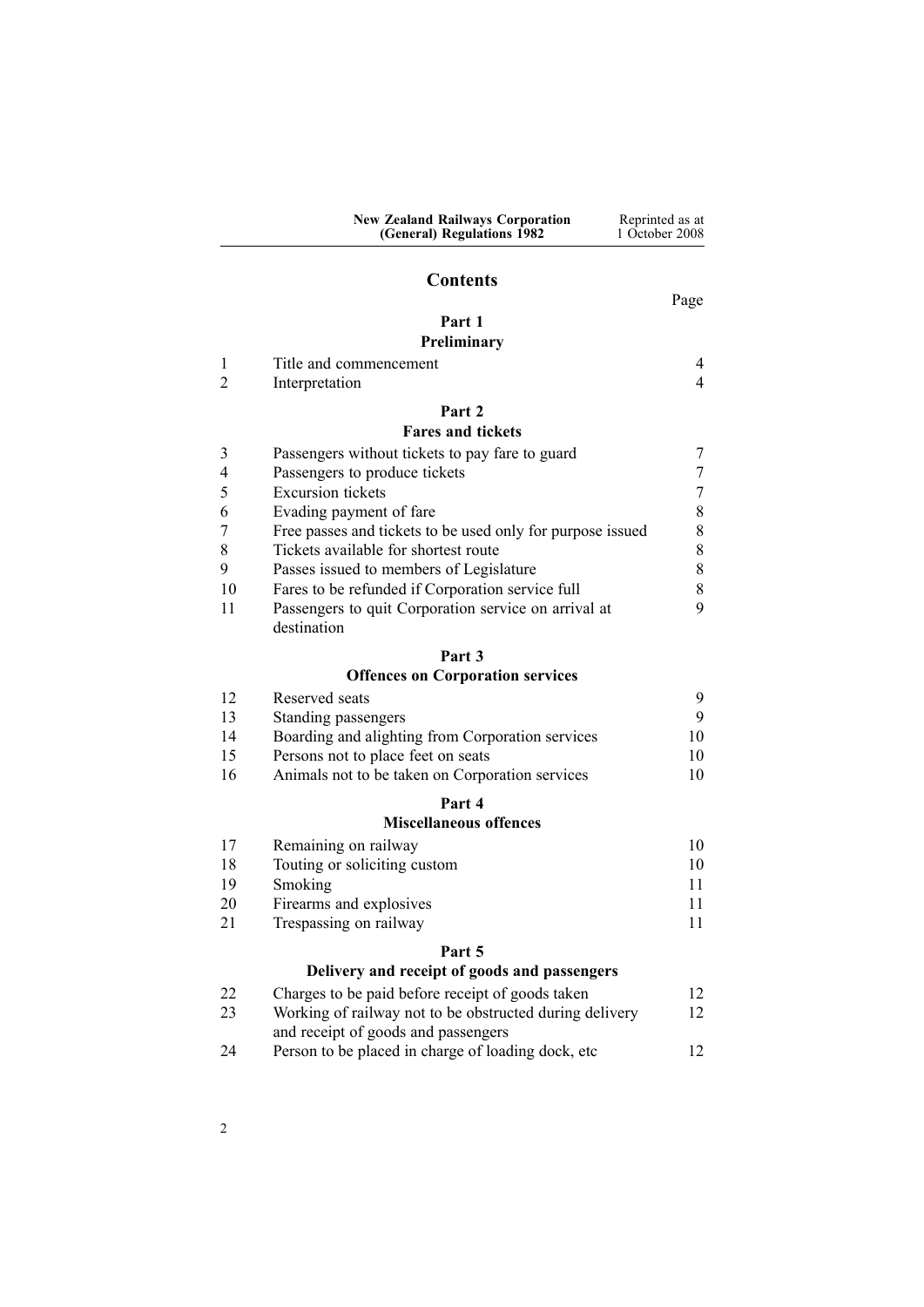| Reprinted as at | <b>New Zealand Railways Corporation</b> |
|-----------------|-----------------------------------------|
| 1 October 2008  | (General) Regulations 1982              |

## **[Part](#page-11-0) 6**

## **[Timetables](#page-11-0)**

|    | 1 iinetables                                                                  |    |
|----|-------------------------------------------------------------------------------|----|
| 25 | Timetables subject to cancellation, alteration, or<br>suspension              | 12 |
|    | Part 7                                                                        |    |
|    | <b>Lost property</b>                                                          |    |
| 26 | Property found on railway to be delivered to Corporation                      | 13 |
|    | Part 8                                                                        |    |
|    | <b>Bridges and level crossings</b>                                            |    |
| 27 | Prohibition of certain traffic on or over bridges and level<br>crossings      | 13 |
| 28 | Weight, speed, and load limits for bridges                                    | 14 |
| 29 | Speed limit for vehicles not fitted with pneumatic tyres                      | 16 |
| 30 | Width of loads on combined bridges                                            | 17 |
| 31 | Opposing road traffic on combined bridges                                     | 18 |
| 32 | Rail traffic to have right of way on combined bridges                         | 18 |
| 33 | Warning signs at private level crossings                                      | 18 |
|    | Part 9                                                                        |    |
|    | Prohibition of certain traffic on platforms and<br>footbridges and in subways |    |
| 34 | Vehicles and animals prohibited on platforms                                  | 19 |
| 35 | Vehicles and animals prohibited on footbridges and in<br>subways              | 19 |
|    | Part 10                                                                       |    |
|    | Railway approach roads                                                        |    |
| 36 | Drivers to obey directions of any authorised officer                          | 19 |
| 37 | Drivers to comply with notices, traffic signs, and markings                   | 20 |
| 38 | Railway approach roads may be closed                                          | 20 |
|    | Part 11                                                                       |    |
|    | <b>Miscellaneous</b>                                                          |    |
| 39 | Revocations                                                                   | 21 |

| <b>Schedule</b>                |  |
|--------------------------------|--|
| Orders and regulations revoked |  |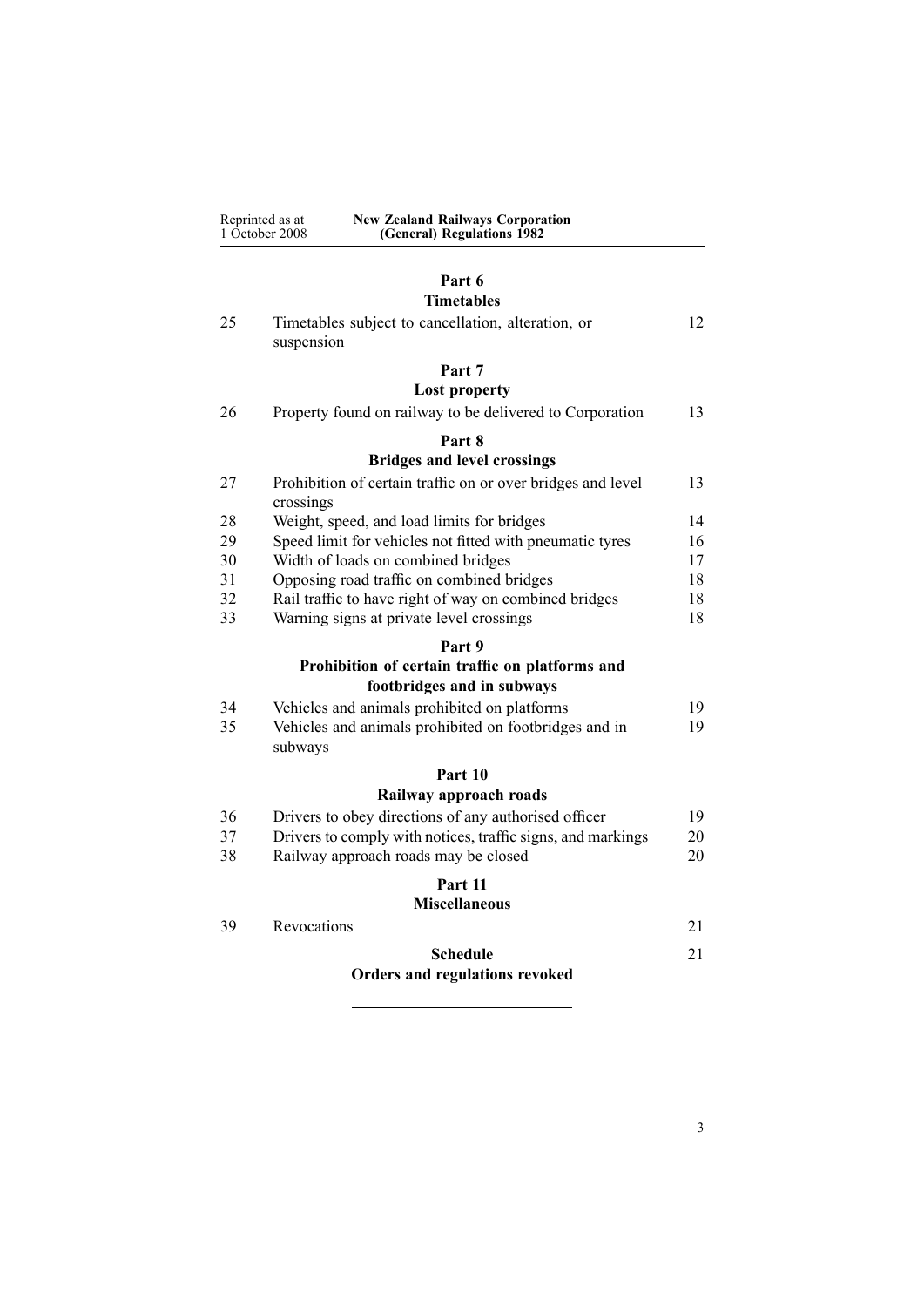## **Regulations Part 1 Preliminary**

#### <span id="page-3-0"></span>**1 Title and commencement**

- (1) These regulations may be cited as the New Zealand Railways Corporation (General) Regulations 1982.
- (2) These regulations shall come into force on 1 April 1982.

#### **2 Interpretation**

(1) In these regulations, unless the context otherwise requires,— **Act** means the New Zealand Railways [Corporation](http://www.legislation.govt.nz/pdflink.aspx?id=DLM57005) Act 1981 **Agency** means the New Zealand Transport Agency established under [section](http://www.legislation.govt.nz/pdflink.aspx?id=DLM228044) 93 of the Land Transport Management Act 2003

**authorised officer** means any Corporation officer and employee, any constable, and any traffic officer

**axle** means any par<sup>t</sup> of <sup>a</sup> vehicle through which weight is transmitted directly through <sup>a</sup> bearing to <sup>a</sup> road wheel, or the equivalent thereof, or to 2 or more road wheels or their equivalent being substantially in alignment, and which forms an axis for the road wheel or road wheels or its or their equivalent:

provided that where 2 or more wheels of <sup>a</sup> motor vehicle are substantially in the same line transversely and some or all of them have separate axles, the axles of all of those wheels shall be deemed to be 1 axle

**bridge** means any bridge on or over <sup>a</sup> railway whether used for railway or road traffic only or for both road and railway traffic

**carriage** means <sup>a</sup> carriage on the Corporation railways, and includes <sup>a</sup> railcar, an electric multiple unit coach, an omnibus, <sup>a</sup> coach, an aircraft, and <sup>a</sup> rail ferry or any other vessel, operated by the Corporation

**Chief Civil Engineer** means the Chief Civil Engineer of the Corporation

**combined bridge** means any bridge used for both road and railway traffic whether on the same level or not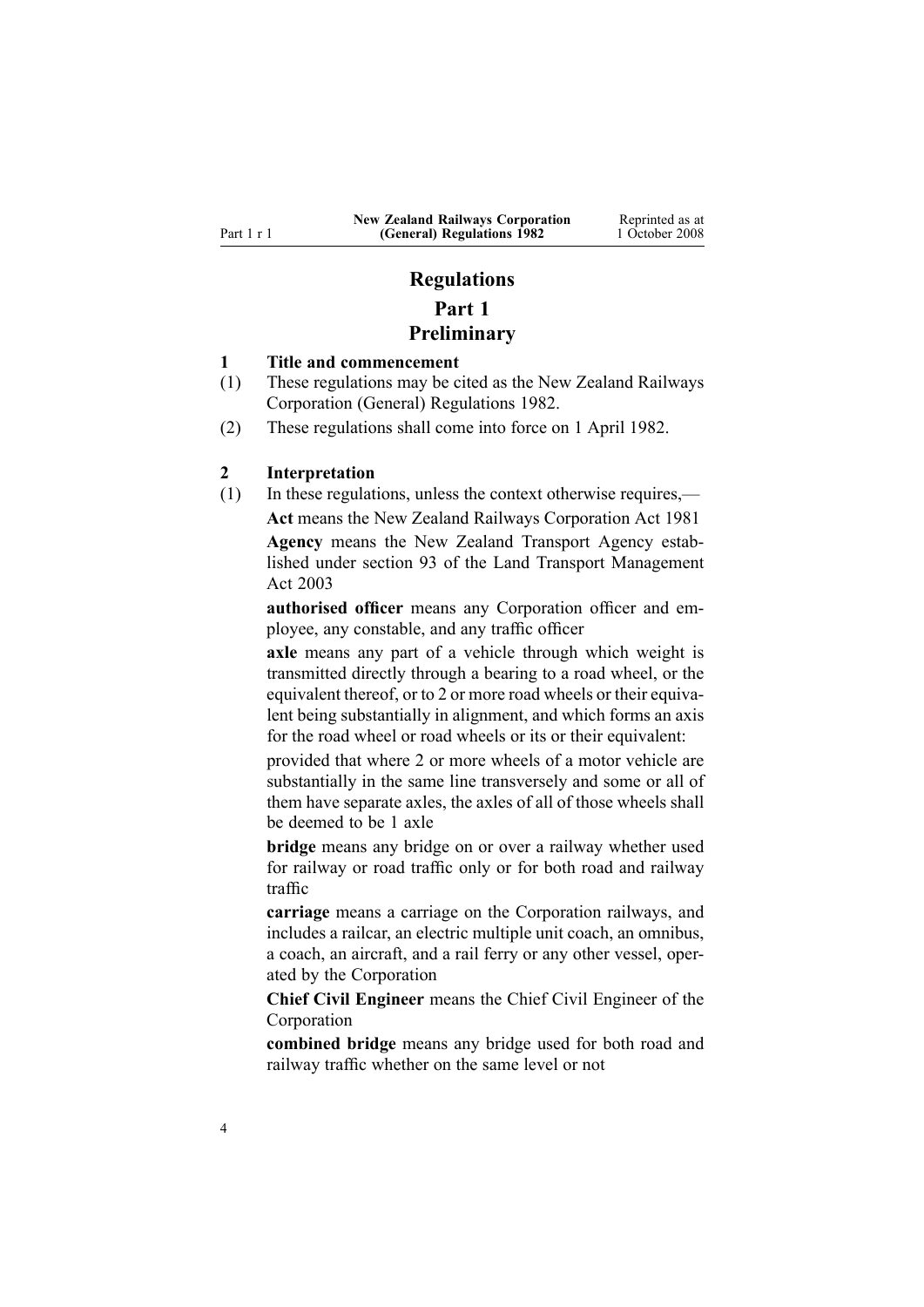| Reprinted as at | <b>New Zealand Railways Corporation</b> |
|-----------------|-----------------------------------------|
| 1 October 2008  | (General) Regulations 1982              |

**Corporation service** means any transport service carried on by the Corporation, and includes <sup>a</sup> train, <sup>a</sup> railcar, an electric multiple unit coach, an omnibus, <sup>a</sup> coach, an aircraft, and <sup>a</sup> rail ferry or any other vessel operated by the Corporation

**(General) Regulations 1982** Part 1 <sup>r</sup> 2

**District Railway Engineer** means the Railway Engineer in charge for the time being of any railway civil engineer's district

**footbridge** means any bridge or par<sup>t</sup> of <sup>a</sup> bridge on or over <sup>a</sup> railway used only for pedestrians; and includes any ramps or stairways leading thereto or therefrom

**general scale of charges** means the scales of charges, terms, and conditions, fixed under [section](http://www.legislation.govt.nz/pdflink.aspx?id=DLM58258) 111 of the Act and for the time being in force in respec<sup>t</sup> of the carriage of goods and the conveyance of passengers and any other service carried on or provided by the Corporation

**guard** means any employee of the Corporation wearing any uniform of the Corporation who is in charge or apparent charge of any Corporation service; and includes any other employee wearing any such uniform; and any person who has authority or apparen<sup>t</sup> authority to examine or collect tickets whether on any Corporation service or elsewhere on <sup>a</sup> railway

**guide dog** means <sup>a</sup> dog certified by the Royal New Zealand Foundation of the Blind as being <sup>a</sup> trained guide dog of quiet disposition

**heavy vehicle** means—

- (a) any motor vehicle (other than <sup>a</sup> private motorcar) that itself, or together with the load it is for the time being carrying, weighs more than 2 000 kg:
- (b) any vehicle (whether <sup>a</sup> motor vehicle or not) that itself, or together with the load it isfor the time being carrying, weighs more than 1 500 kg for any axle

**level crossing** has the meaning assigned to it in the Act; and includes any crossing made pursuan<sup>t</sup> to [section](http://www.legislation.govt.nz/pdflink.aspx?id=DLM47757) 169 of the Public Works Act 1981 or granted pursuan<sup>t</sup> to [section](http://www.legislation.govt.nz/pdflink.aspx?id=DLM57674) 35 of the Act **motor vehicle**—

(a) means <sup>a</sup> vehicle that is drawn or propelled by mechanical power; and includes <sup>a</sup> trailer and <sup>a</sup> caravan; but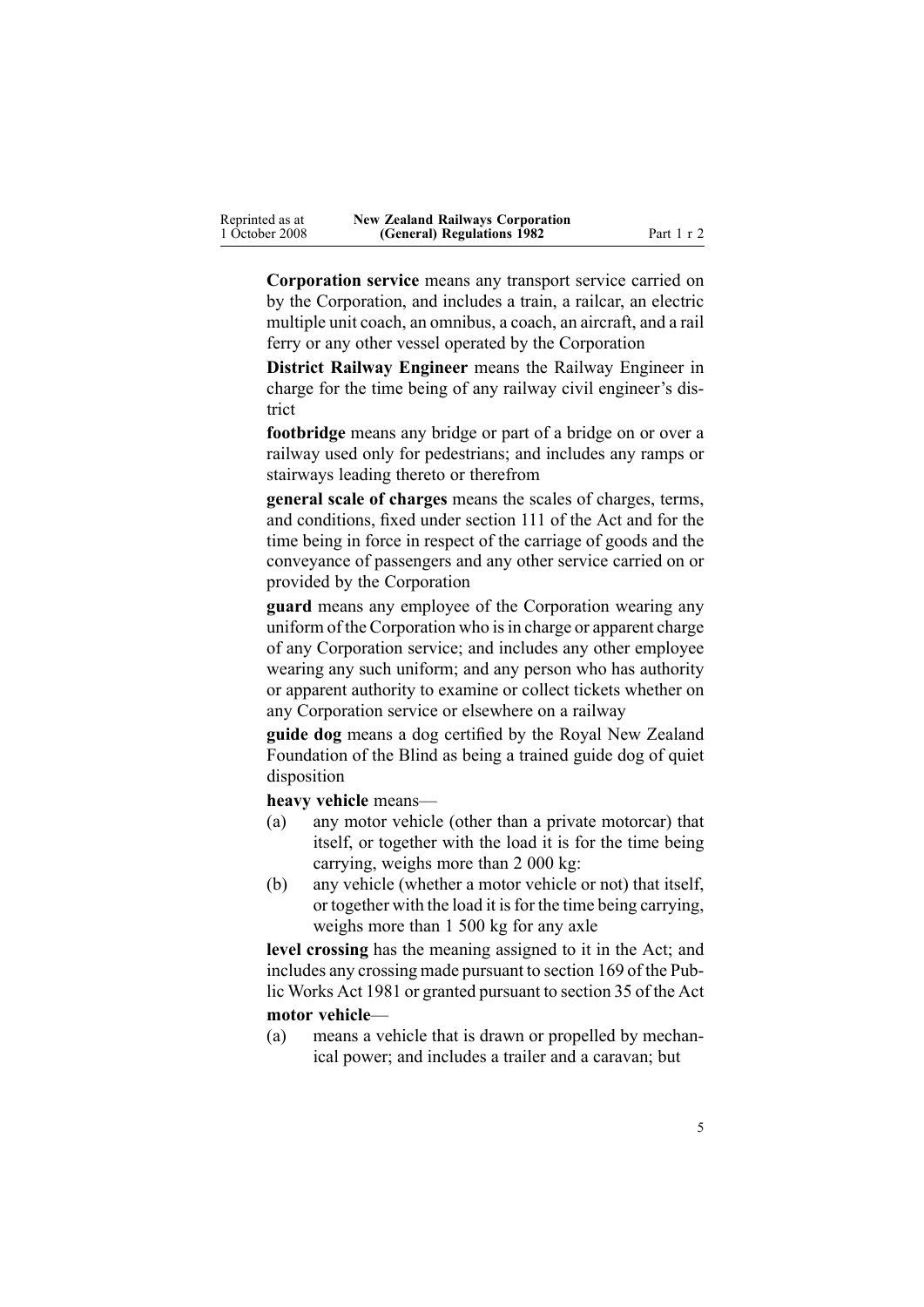|            | <b>New Zealand Railways Corporation</b> | Reprinted as at |
|------------|-----------------------------------------|-----------------|
| Part 1 r 2 | (General) Regulations 1982              | 1 October 2008  |

(b) does not include <sup>a</sup> vehicle that the Agency has declared is not <sup>a</sup> motor vehicle under [section](http://www.legislation.govt.nz/pdflink.aspx?id=DLM435415) 168A of the Land Transport Act 1998

**operate** means to use or drive, or cause or permit to be used or driven, whether the person operating is presen<sup>t</sup> in person or not

**pedestrian subway** means any underground passage on <sup>a</sup> railway used only for pedestrians and includes any ramps or stairways leading thereto or therefrom

**pneumatic tyre** means a tyre which, when in use, is inflated by air introduced from time to time under pressure so asto enclose under normal inflation <sup>a</sup> cushion of air forming altogether at least half of the total area of an average cross section of the tyre so inflated

**railway approach road** means any road, street, or way, and any portion of any road, street, or way constructed on railway land to which the public have access

**Traffic Manager** means the officer in charge of any railway traffic district

**vehicle** includes <sup>a</sup> contrivance that is equipped with wheels or revolving runners or self-laying tracks or skids upon which it moves or is moved

**weight**, in relation to <sup>a</sup> vehicle on <sup>a</sup> bridge, means the weight of the vehicle and its load, including any equipment or accessories, which is transmitted to the bridge surface by the tyre or tyres which are attached to the wheels of the vehicle.

(2) When the longitudinal centre line of any axle of <sup>a</sup> vehicle is closer than 1 metre to the longitudinal centre line of another axle, then the 2 axles shall be deemed to be 1 axle (in these regulations referred to as **<sup>a</sup> dual axle**). For the purpose of measuring the distance of any dual axle from another axle, the measurement shall be taken from the longitudinal centre line of that one of the 2 axles comprising the dual axle which is nearer to the axle from which the distance is to be measured.

Regulation 2(1) **Agency**: inserted, on 1 August 2008, by [section](http://www.legislation.govt.nz/pdflink.aspx?id=DLM1313622) 50(2) of the Land Transport Management Amendment Act 2008 (2008 No 47).

Regulation 2(1) **authorised officer**: amended, on 1 October 2008, pursuan<sup>t</sup> to section [116\(a\)\(iv\)](http://www.legislation.govt.nz/pdflink.aspx?id=DLM1102349) of the Policing Act 2008 (2008 No 72).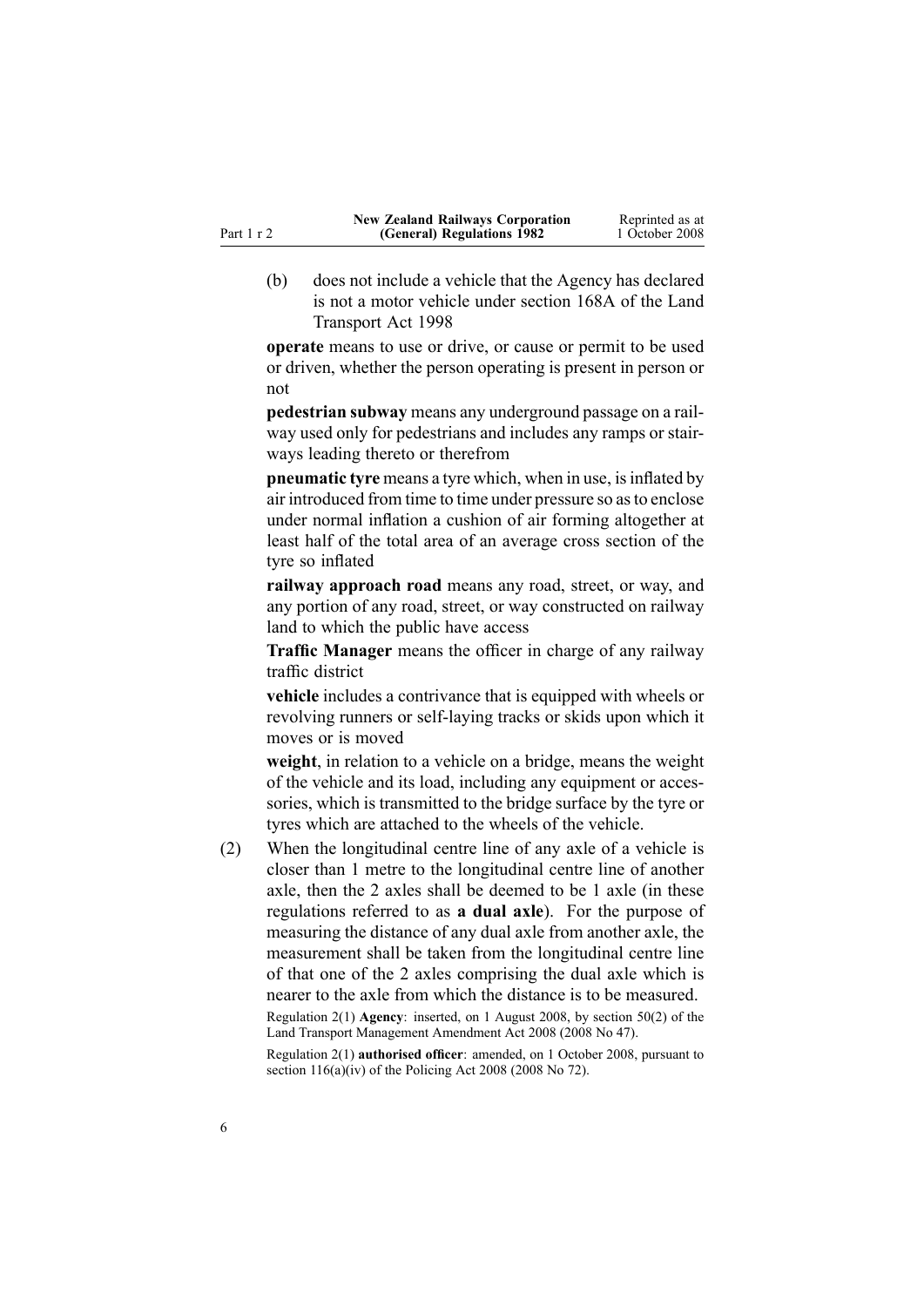<span id="page-6-0"></span>Regulation 2(1) **guide dog**: substituted, on 30 April 2003, by [section](http://www.legislation.govt.nz/pdflink.aspx?id=DLM121634) 28(2) of the Royal New Zealand Foundation of the Blind Act 2002 (2002 No 3 (P)).

Regulation 2(1) **motor vehicle**: substituted, on 22 June 2005, by [section](http://www.legislation.govt.nz/pdflink.aspx?id=DLM353501) 95(7) of the Land Transport Amendment Act 2005 (2005 No 77).

Regulation 2(1) **motor vehicle** paragraph (b): amended, on 1 August 2008, by [section](http://www.legislation.govt.nz/pdflink.aspx?id=DLM1313622) 50(2) of the Land Transport Management Amendment Act 2008 (2008 No 47).

### **Part 2 Fares and tickets**

#### **3 Passengers without tickets to pay fare to guard**

Every person joining <sup>a</sup> Corporation service for the purpose of travelling therein without himself, or someone on his behalf, having paid the proper fare to the Corporation or its authorised agen<sup>t</sup> or without being in possession of <sup>a</sup> ticket entitling him to travel therein shall, at the first opportunity, pay the proper fare together with the booking fee (if any) prescribed in the general scale of charges to the guard and obtain <sup>a</sup> ticket from him.

#### **4 Passengers to produce tickets**

Every person when travelling on <sup>a</sup> Corporation service shall at the appropriate time, if in possession of <sup>a</sup> ticket available for the journey then being made by him, produce the ticket to the guard, and if so requested by the guard deliver up the ticket or pay the proper fare together with the booking fee (if any) prescribed in the general scale of charges to the guard. Any person offending against this regulation shall without prejudice to any penalty to which he may be liable for the offence, quit the Corporation service at the station or place or point named by the guard.

#### **5 Excursion tickets**

No person having paid the fare for <sup>a</sup> ticket entitling him to travel by an excursion or other specified Corporation service shall travel by any Corporation service other than that in respec<sup>t</sup> of which the fare was paid without previously obtaining the proper ticket and paying the proper fare for travelling in the other Corporation service.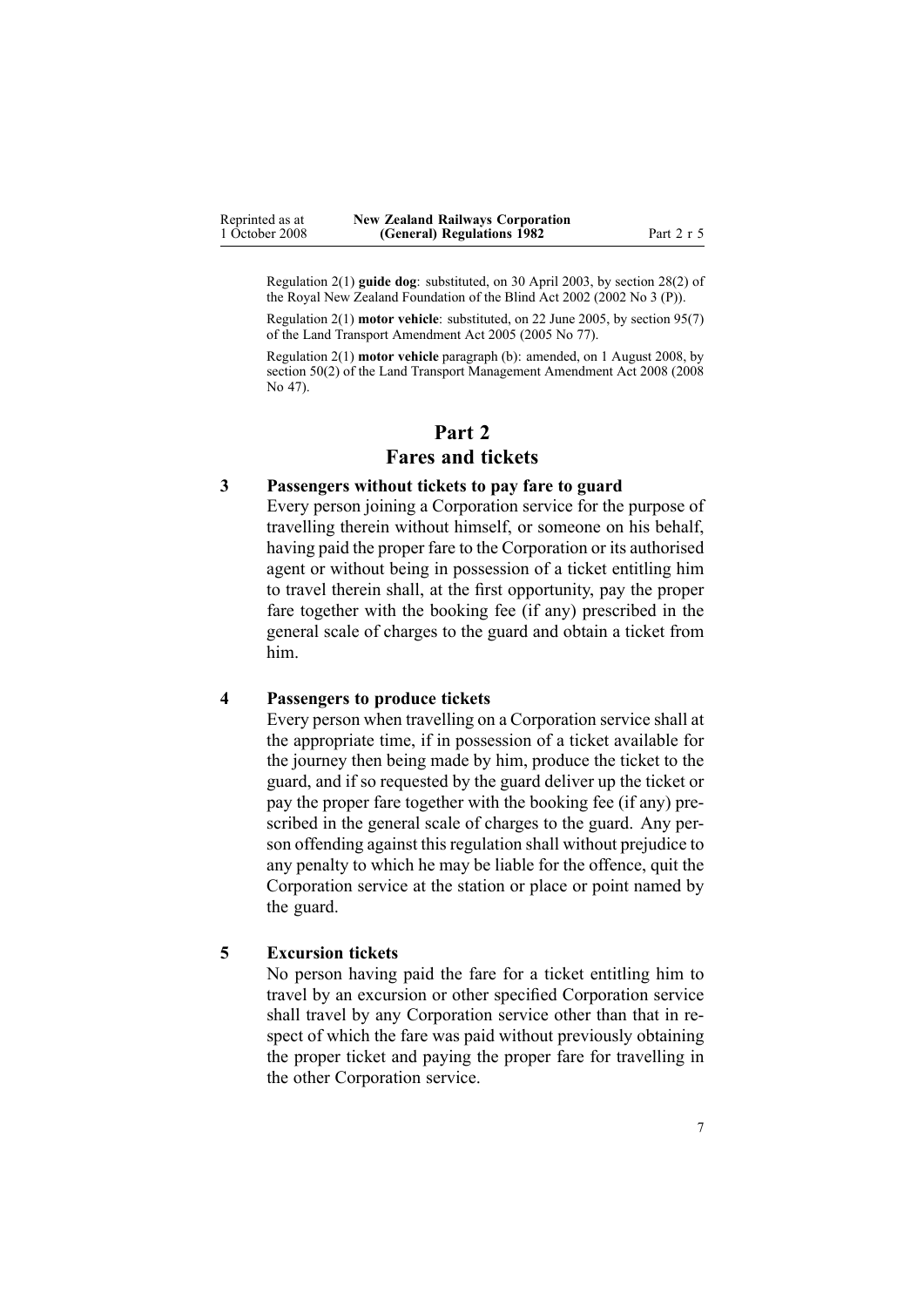<span id="page-7-0"></span>

|              | <b>New Zealand Railways Corporation</b> | Reprinted as at |
|--------------|-----------------------------------------|-----------------|
| Part $2 r 6$ | (General) Regulations 1982              | 1 October 2008  |

#### **6 Evading payment of fare**

No person shall travel or attempt to travel in or upon any Corporation service, with intent to evade paymen<sup>t</sup> of the proper fare.

**7 Free passes and tickets to be used only for purpose issued** No person holding <sup>a</sup> ticket or free pass issued for travelling for any specific purpose shall use or attempt to use the ticket or free pass for travelling for any other purpose. Without prejudice to any penalty to which any person may be liable for <sup>a</sup> breach of this regulation, any such ticket or free pass found to be wrongly used shall be forfeited.

#### **8 Tickets available for shortest route**

No person shall use or attempt to use any ticket to travel on any par<sup>t</sup> of the railway or in any Corporation service excep<sup>t</sup> on the shortest route between the stations or places named on the ticket unless the ticket specifically authorises travel by any longer route; and no person having used <sup>a</sup> ticket for any par<sup>t</sup> of the route for which it is issued shall afterwards use or attempt to use the ticket on any preceding par<sup>t</sup> of the route.

#### **9 Passes issued to members of Legislature**

Every member of the Legislature issued with <sup>a</sup> free pass shall produce it on reques<sup>t</sup> by the guard. Every such pass shall expire when the member to whom it is issued ceases to be a member of the Legislature from any cause and shall be delivered up as prescribed or required by the Corporation.

#### **10 Fares to be refunded if Corporation service full**

Fares shall be received and tickets issued conditionally on there being room in the Corporation service for all the passengers to whom tickets are issued. If there shall not be room for all such passengers, fares will, on application to the Corporation, be returned to the holders of tickets who are unable to travel.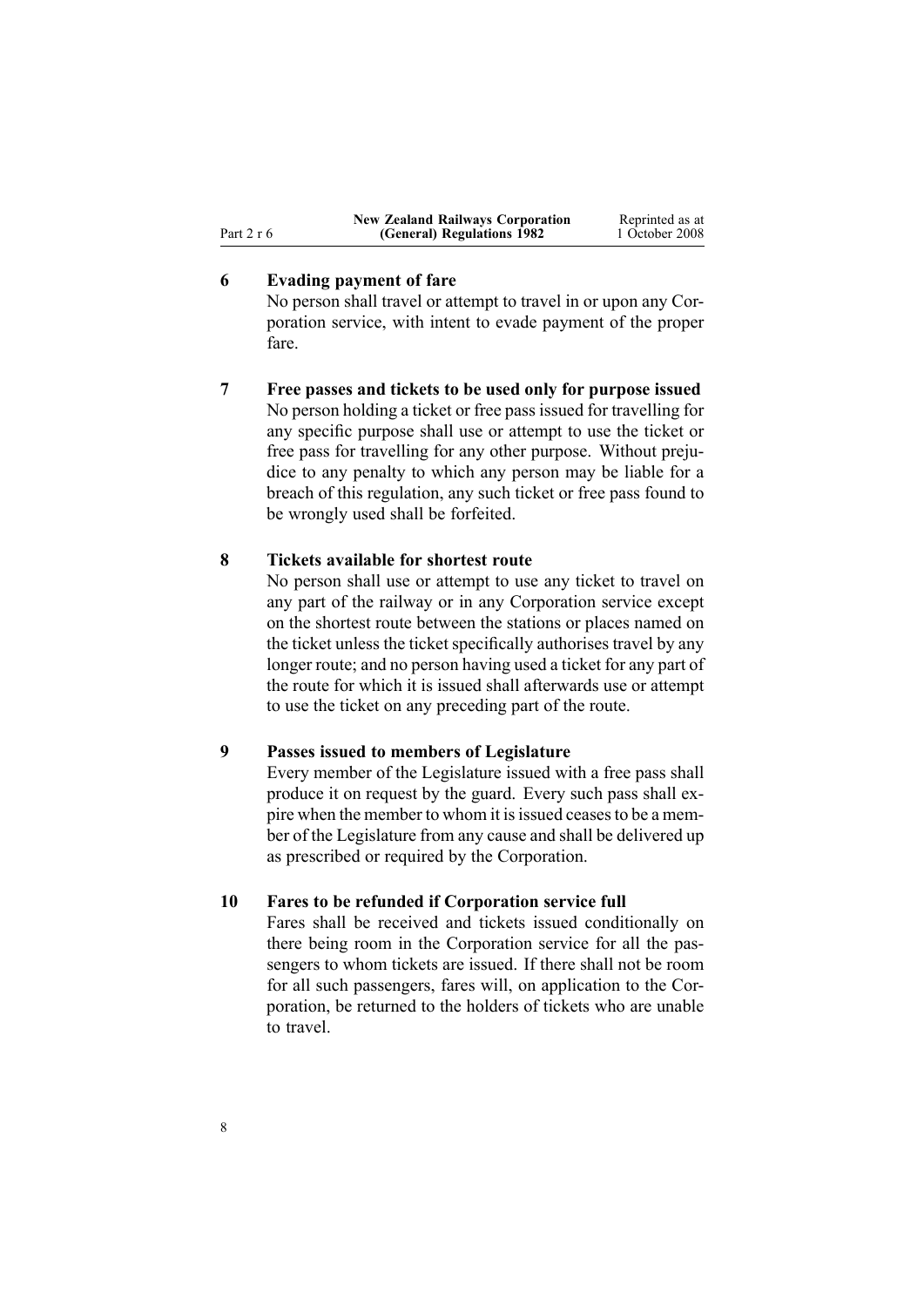<span id="page-8-0"></span>

| Reprinted as at | <b>New Zealand Railways Corporation</b> |             |
|-----------------|-----------------------------------------|-------------|
| 1 October 2008  | (General) Regulations 1982              | Part 3 r 13 |

#### **11 Passengers to quit Corporation service on arrival at destination**

Every person on arriving at the point to which the fare has been paid shall quit the Corporation service and no person shall proceed on <sup>a</sup> Corporation service beyond that point without previously paying the additional fare for the distance proposed to be travelled.

## **Part 3 Offences on Corporation services**

#### **12 Reserved seats**

When any Corporation service, or carriage, or compartment. or seat, or berth in <sup>a</sup> Corporation service, has been reserved whether for any person or persons or any class or classes or body or bodies of persons or for Corporation purposes or for any other purpose whatever, any person other than the person or persons for whom the Corporation service, carriage, compartment, seat, or berth has been reserved, who shall enter or occupy any such reserved Corporation service, carriage, compartment, seat, or berth, shall immediately quit the same when requested to do so by the person or any of the persons for whom such reservation has been made, or by any Corporation employee. For the purposes of this regulation, the question of whether any such reservation as aforesaid has been made shall be one of fact only, to be determined by reference to any suitably written or printed notice or schedule or by an oral statement as to the reservation by any Corporation employee.

#### **13 Standing passengers**

- (1) When <sup>a</sup> Corporation service or <sup>a</sup> compartment therein contains the full number of passengers for whom there is accommodation, no additional person shall enter or remain therein if requested by any Corporation employee not to do so.
- (2) No person shall stand in the vestibule or in the doorwell of <sup>a</sup> carriage if requested by any Corporation employee not to do so.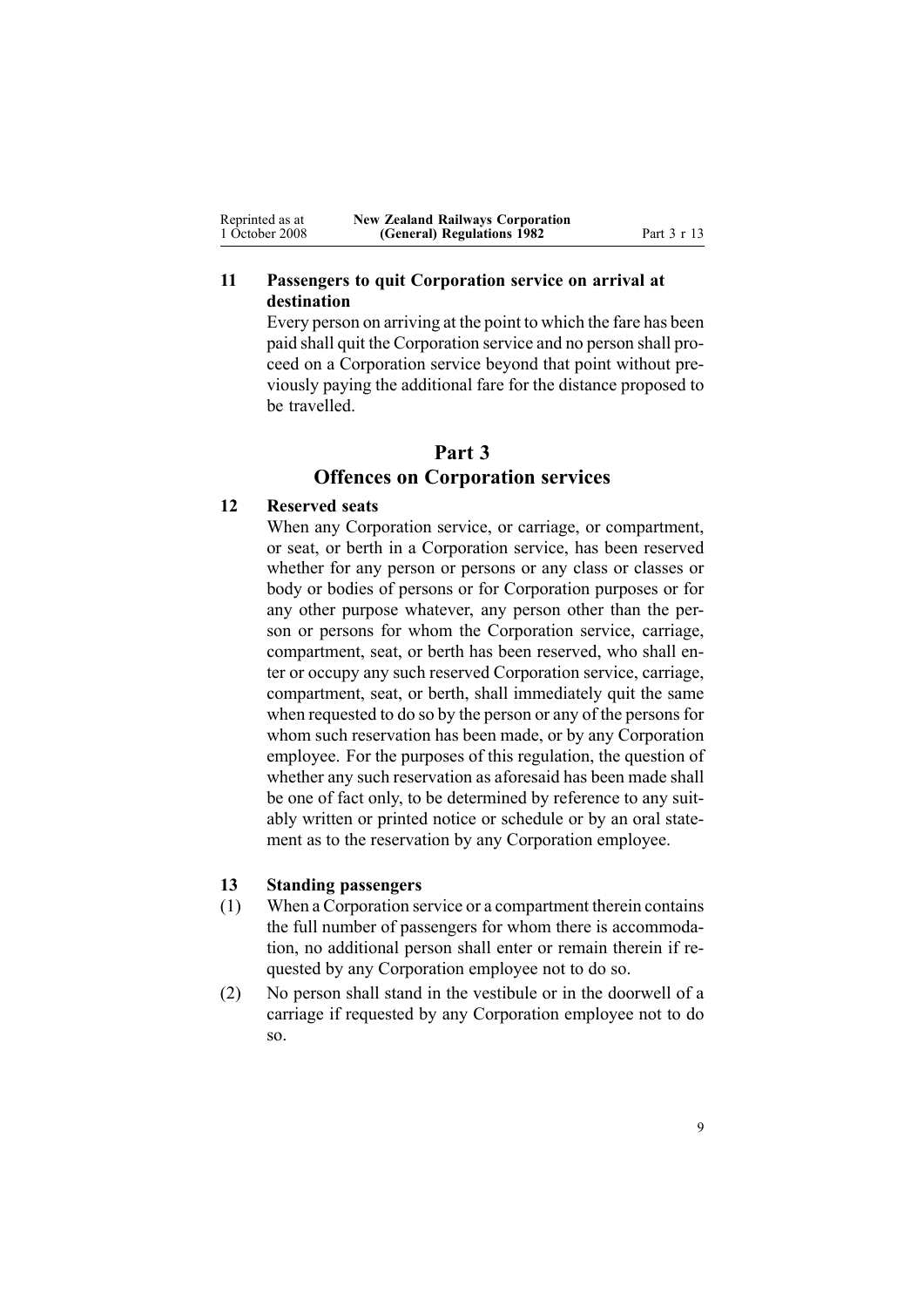<span id="page-9-0"></span>

|             | <b>New Zealand Railways Corporation</b> | Reprinted as at |
|-------------|-----------------------------------------|-----------------|
| Part 3 r 14 | (General) Regulations 1982              | 1 October 2008  |

### **14 Boarding and alighting from Corporation services**

No person shall enter into or upon or quit or attempt to enter into or upon or quit any Corporation service while that service is in motion or is between stations or other stopping places.

### **15 Persons not to place feet on seats**

No person shall, while wearing footwear, place his foot or feet upon any seat or any par<sup>t</sup> of <sup>a</sup> seat in any Corporation service other than <sup>a</sup> footrest provided for the purpose.

#### **16 Animals not to be taken on Corporation services**

No person shall take any dog or other animal into or upon any par<sup>t</sup> of any Corporation service otherwise than for the purpose of transporting any dog or other animal in accordance with the provisions of the Corporation's general scale of charges: provided that nothing herein shall preven<sup>t</sup> guide dogs properly muzzled and held in an approved harness by their owners from accompanying their blind owners in <sup>a</sup> Corporation service, subject to compliance by such blind owners with any reasonable conditions imposed by the Corporation.

### **Part 4 Miscellaneous offences**

#### **17 Remaining on railway**

No person shall remain in or upon the railway or any par<sup>t</sup> thereof or in any Corporation service after having been requested by any Corporation employee or constable to depart, unless the person shall have lawful business thereon, or the person shall have been authorised to remain thereon.

Regulation 17: amended, on 1 October 2008, pursuan<sup>t</sup> to section [116\(a\)\(iv\)](http://www.legislation.govt.nz/pdflink.aspx?id=DLM1102349) of the Policing Act 2008 (2008 No 72).

#### **18 Touting or soliciting custom**

No person, unless authorised or licensed by <sup>a</sup> traffic manager, shall go into or upon any Corporation service or other par<sup>t</sup> of the railway for the purpose of touting or soliciting custom or employment of any description; and no person while in or upon any Corporation service or other par<sup>t</sup> of the railway shall,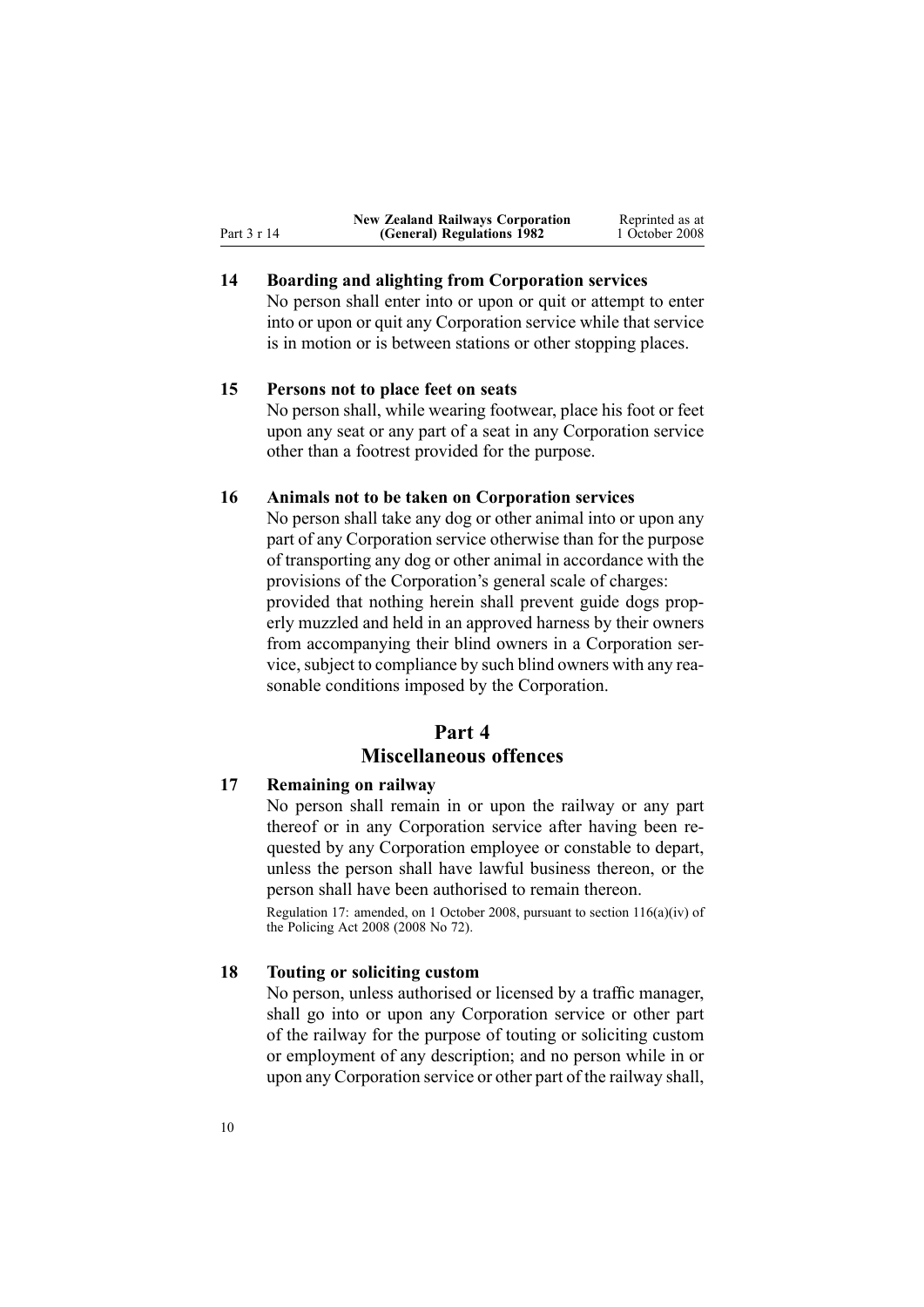<span id="page-10-0"></span>

| Reprinted as at | <b>New Zealand Railways Corporation</b> |             |
|-----------------|-----------------------------------------|-------------|
| 1 October 2008  | (General) Regulations 1982              | Part 4 r 21 |

unless duly authorised or licensed as aforesaid, tout or solicit custom or employment of any description.

#### **19 Smoking**

No person shall smoke tobacco or other substance in any Corporation service or any par<sup>t</sup> of that service or in or upon any other par<sup>t</sup> of the railway, where smoking is specified to be prohibited by the general scale of charges or by notice exhibited in or on any Corporation service, or in or on any other par<sup>t</sup> of the railway.

#### **20 Firearms and explosives**

No person shall load or discharge firearms or carry loaded firearms in or upon or place them in or upon any Corporation service or in or upon any par<sup>t</sup> of the railway; nor shall any person, excep<sup>t</sup> by permission of <sup>a</sup> Corporation employee duly authorised in that behalf take into or place in or upon the railway or in or upon any Corporation service, any flammable, explosive, or corrosive gas, spirit, liquid, substance, or matter, or any article or thing which is or may become dangerous to person or property.

#### **21 Trespassing on railway**

- (1) No person shall trespass on any par<sup>t</sup> of <sup>a</sup> railway to which the public are not allowed access by law.
- (2) It shall be the duty of the owner, and also of the person in charge of any animal, to preven<sup>t</sup> the animal from trespassing on any railway or on any par<sup>t</sup> thereof; and if any animal is found so trespassing, the owner and also the person in charge thereof shall be severally liable for <sup>a</sup> breach of this regulation.
- (3) The provisions of this regulation are in addition to, and not in substitution for, the provisions of the [Trespass](http://www.legislation.govt.nz/pdflink.aspx?id=DLM36926) Act 1980.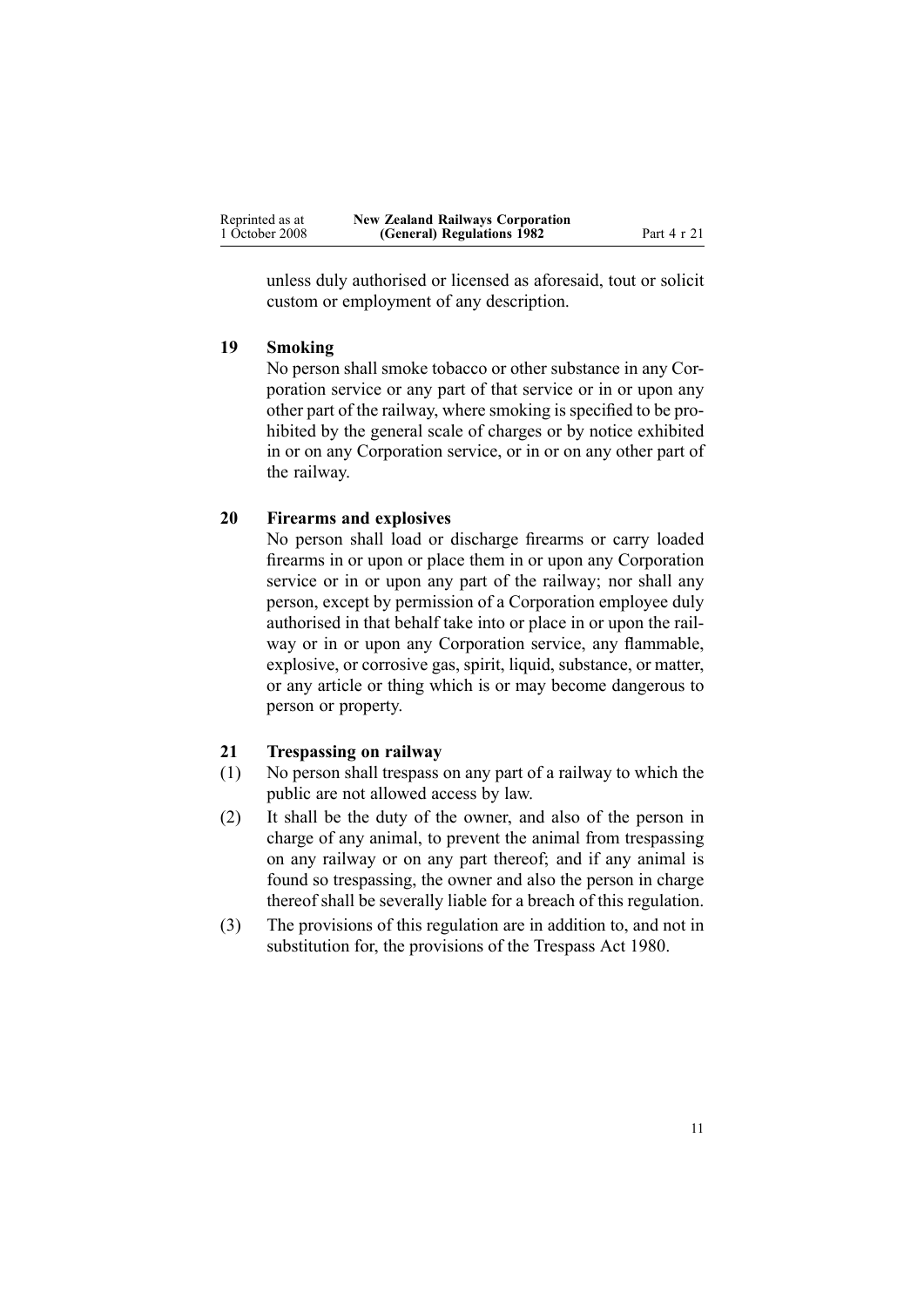## <span id="page-11-0"></span>**Part 5 Delivery and receipt of goods and passengers**

**22 Charges to be paid before receipt of goods taken** Except with the permission of <sup>a</sup> duly authorised Corporation employee, no person shall remove any goods from the railway until all charges due to the Corporation in respec<sup>t</sup> of the goods shall have been paid.

### **23 Working of railway not to be obstructed during delivery and receipt of goods and passengers**

No person who is presen<sup>t</sup> on any par<sup>t</sup> of the railway, or who is delivering or receiving goods or passengers to or from any par<sup>t</sup> of the railway, or any siding connected therewith, or any building or place served by any siding connected therewith, shall obstruct or hinder the shunting or working of the railway or siding.

#### **24 Person to be placed in charge of loading dock, etc**

The owner or the person for the time being having charge of each loading dock, loading bay, loading bank, stage, platform, chute, gangway, crane, or other appliance used for or in connection with the receipt or delivery of goods or passengers to or from any par<sup>t</sup> of the railway or any siding connected therewith or adjacent to any part of the railway or any siding connected therewith, shall place <sup>a</sup> person in control of the same, whose duty it shall be to prevent the loading dock, loading bay, loading bank, stage, platform, gangway, chute, crane, or other appliance, or any person or vehicle using the same, from obstructing or hindering the shunting or working of the railway or siding.

#### **Part 6 Timetables**

#### **25 Timetables subject to cancellation, alteration, or suspension**

Timetables issued by the Corporation shall be subject to cancellation, suspension, or alteration at any time, and the Cor-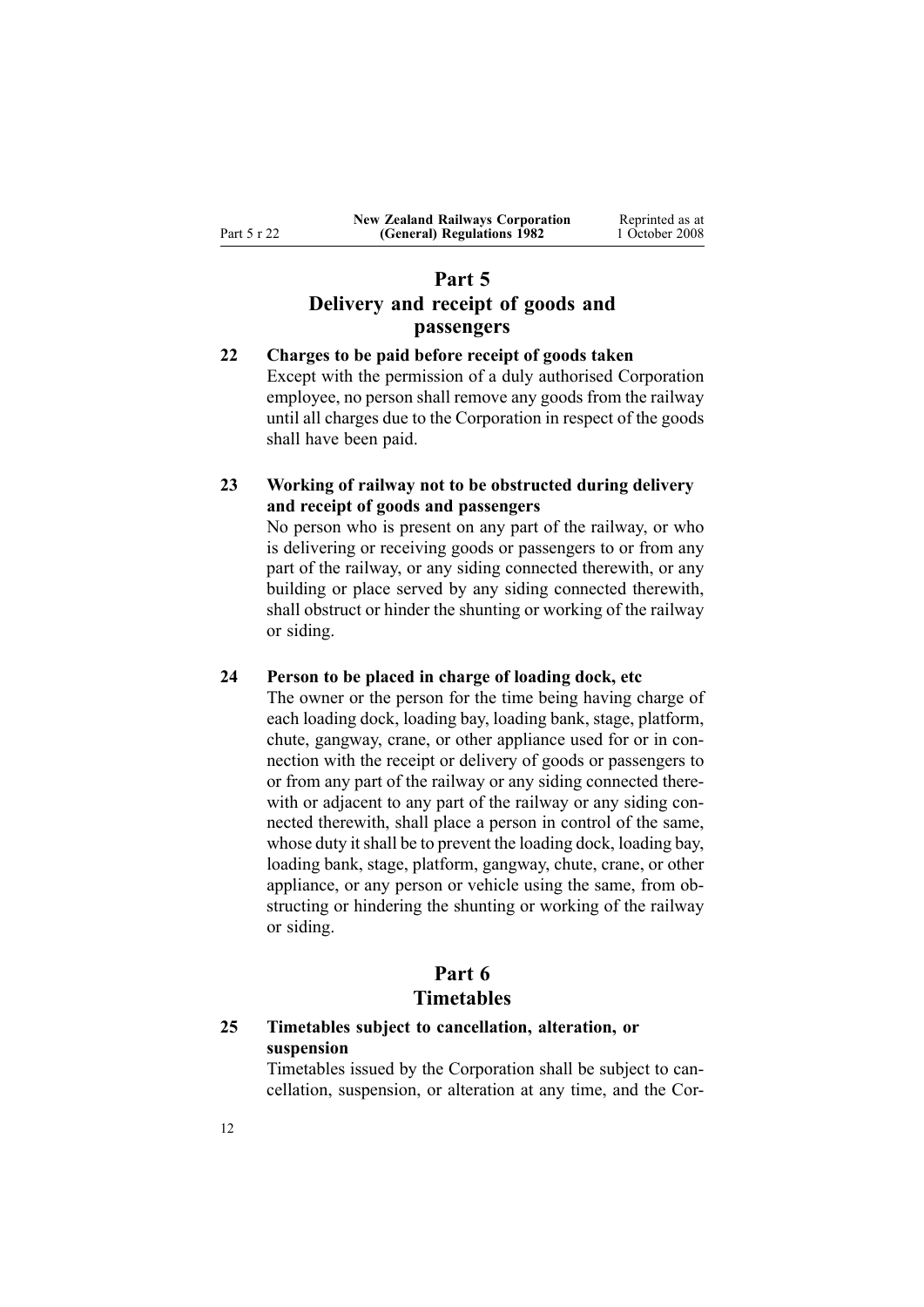<span id="page-12-0"></span>

| Reprinted as at | <b>New Zealand Railways Corporation</b> |             |
|-----------------|-----------------------------------------|-------------|
| 1 October 2008  | (General) Regulations 1982              | Part 8 r 27 |

poration shall not be liable for any loss, damage, or expense, arising from any such cancellation, suspension, or alteration.

## **Part 7 Lost property**

**26 Property found on railway to be delivered to Corporation** Any person who finds any property in or upon any par<sup>t</sup> of the railway including any vehicle thereon, or in any Corporation service shall immediately hand it over to the guard or to the Corporation employee for the time being in charge of the station at or nearest the place where it was found.

## **Part 8 Bridges and level crossings**

- **27 Prohibition of certain traffic on or over bridges and level crossings**
- (1) No person shall operate on or over any bridge, or on or over any level crossing,—
	- (a) any heavy vehicle if it is fitted with any tyre which is not pneumatic; or
	- (b) any vehicle if it is fitted with any tyre having lugs, cleats, or similar projections; or
	- (c) any vehicle if it is so constructed that any par<sup>t</sup> of the vehicle other than the tyres, or so loaded that any par<sup>t</sup> of itsload, will come in contact with the deck of the bridge, or road surface, or railway lines, sleepers, or fastenings, as the case may be; or
	- (d) any vehicle if it exceeds the weight limits allowed in terms of the Heavy Motor Vehicle [Regulations](http://www.legislation.govt.nz/pdflink.aspx?id=DLM43788) 1974, unless permission in writing is first obtained from <sup>a</sup> District Railway Engineer, which permission may be given subject to such conditions as the District Railway Engineer thinks fit to impose. The permission shall be signed by the District Railway Engineer or by any member of his staff or other person authorised by him in that behalf and may apply to any particular trip or to any number of trips or to <sup>a</sup> specified period or periods and may at any time be revoked or amended by any

District Railway Engineer.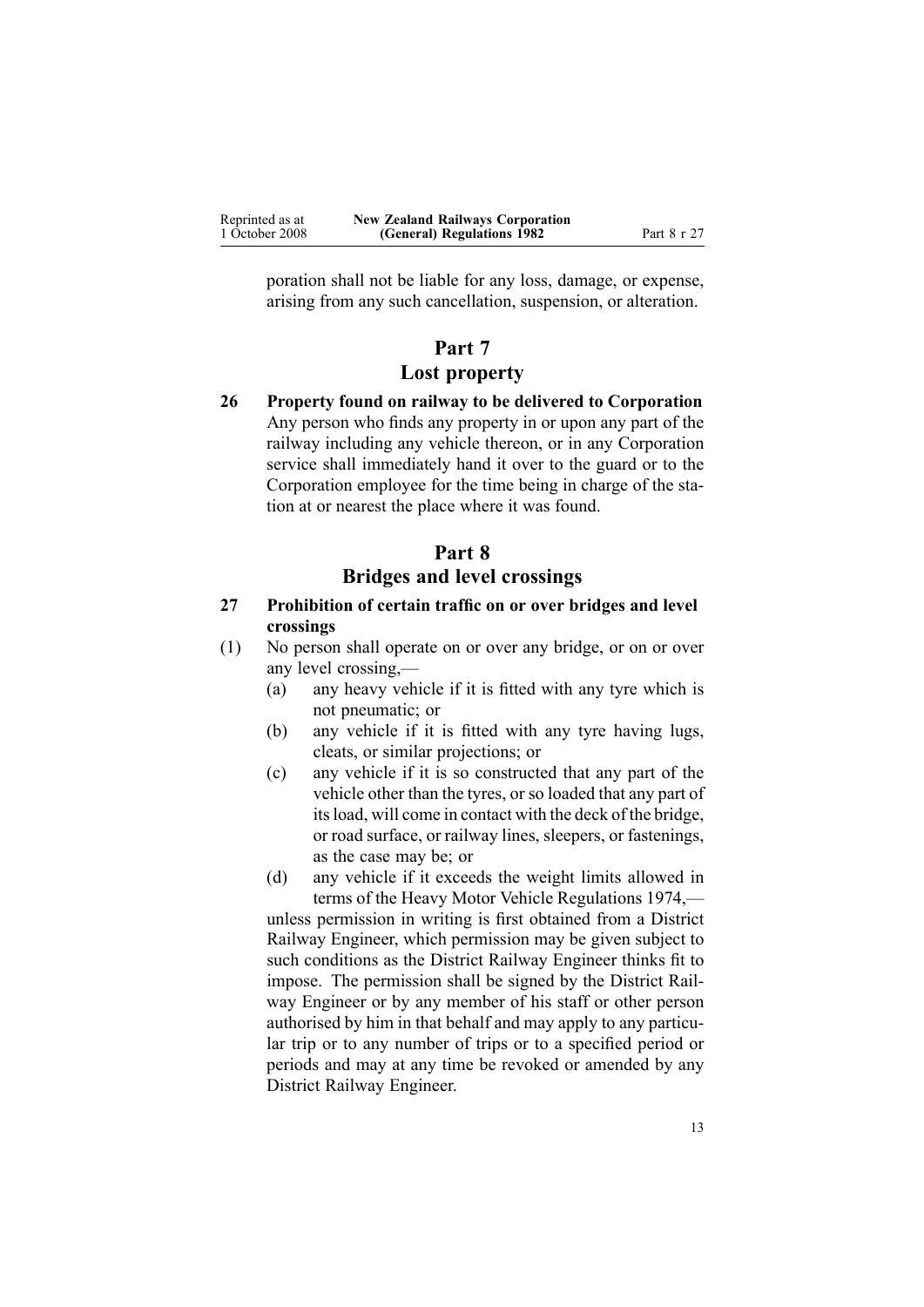<span id="page-13-0"></span>

|             | <b>New Zealand Railways Corporation</b> | Reprinted as at |
|-------------|-----------------------------------------|-----------------|
| Part 8 r 28 | (General) Regulations 1982              | 1 October 2008  |

- (2) In subclause (1) the term **tyre** includes <sup>a</sup> self-laying track.
- (3) Every person operating <sup>a</sup> vehicle under <sup>a</sup> permission given as aforesaid shall comply with all the conditions of the permission and the person driving the vehicle shall produce the permission when requested to do so by any authorised officer.
- (4) No such permission shall prejudice the rights of the Corporation or the controlling authority appointed pursuan<sup>t</sup> to any other Act to recover by legal process reimbursement for any damage done to the bridge during the trip or trips so permitted.

#### **28 Weight, speed, and load limits for bridges**

- (1) The Chief Civil Engineer may from time to time, with respec<sup>t</sup> to traffic using, or passing under, any bridge, fix—
	- (a) the maximum weight for heavy vehicles:
	- (b) the maximum portion of the weight of any heavy vehicle borne on any one axle or group of axles:
	- (c) the maximum speed at which any vehicle may be operated on the bridge:
	- (d) the maximum height of any vehicle or of its load.
- (2) The weight limits or speed limit or height limit fixed with respec<sup>t</sup> to traffic using any bridge shall become effective for the purposes of this regulation as soon as there shall be erected at each end of the bridge <sup>a</sup> sign indicating the weight limits or speed limit or height limit so fixed.
- (3) The height limit fixed with respec<sup>t</sup> to traffic passing under any bridge shall become effective for the purposes of this regulation as soon as there shall be erected at each side of the bridge <sup>a</sup> sign indicating the height limit fixed.
- (4) No person shall—
	- (a) operate on or over any bridge any heavy vehicle which exceeds the weight limits for the time being in force and fixed with respec<sup>t</sup> to that bridge pursuan<sup>t</sup> to this regulation; or
	- (b) operate any vehicle on or over any bridge at <sup>a</sup> speed exceeding the speed limit for the time being in force and fixed with respec<sup>t</sup> to that bridge pursuan<sup>t</sup> to this regulation; or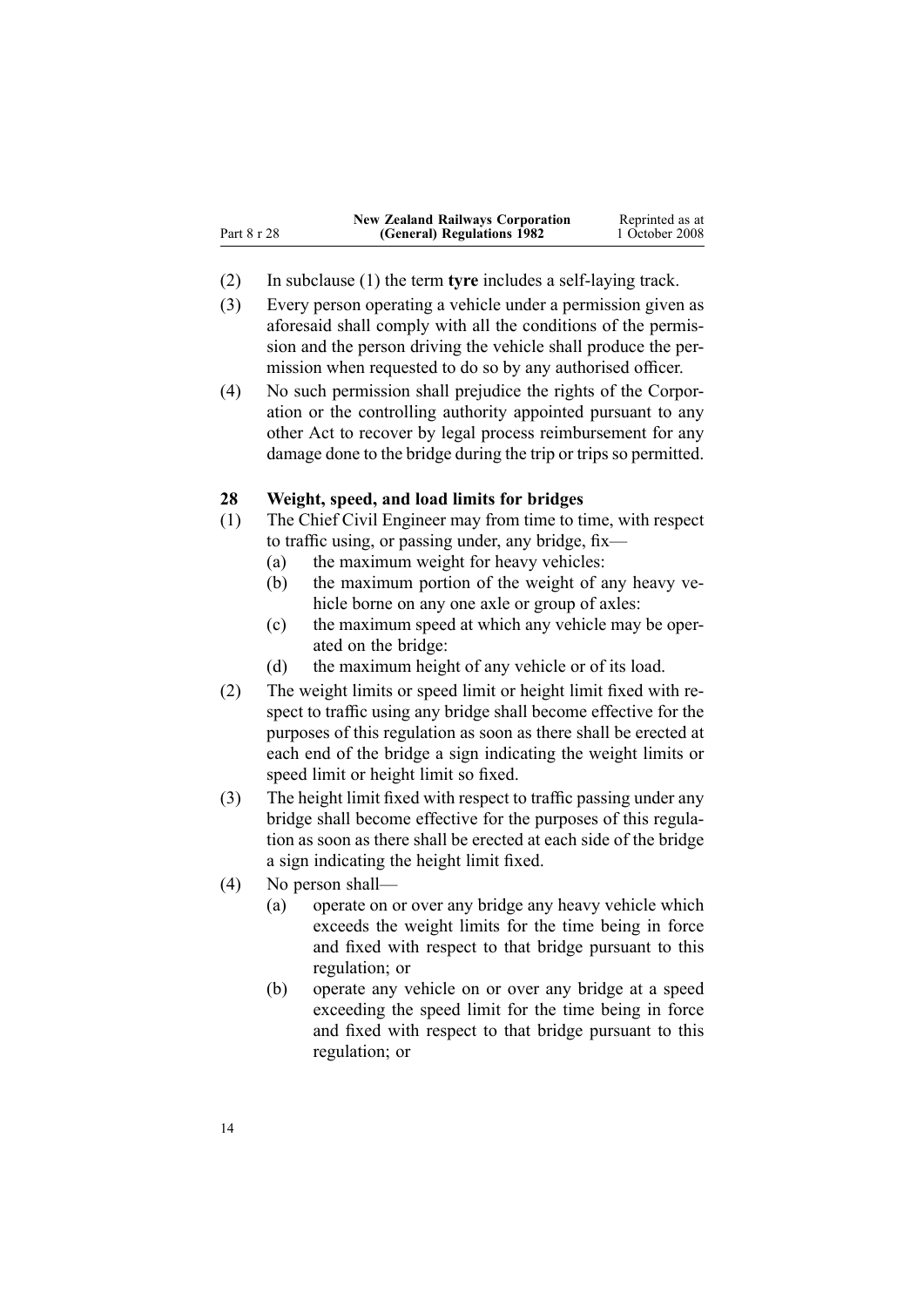| Reprinted as at | <b>New Zealand Railways Corporation</b> |             |
|-----------------|-----------------------------------------|-------------|
| 1 October 2008  | (General) Regulations 1982              | Part 8 r 28 |

- (c) operate on, over, or under any bridge any vehicle that itself or the load thereon exceeds the height limit for the time being in force and fixed with respec<sup>t</sup> to that bridge pursuan<sup>t</sup> to this regulation.
- (5) For the purposes of this regulation the weight of <sup>a</sup> heavy vehicle shall be deemed to include the weight of any trailer drawn by the heavy vehicle.
- (6) The following provisions shall apply with respec<sup>t</sup> to every such sign which may be in the form of diagram No 4 in [Sched](http://www.legislation.govt.nz/pdflink.aspx?id=DLM44788)[ule](http://www.legislation.govt.nz/pdflink.aspx?id=DLM44788) 4 of the Heavy Motor Vehicle Regulations 1974 in addition to the foregoing provisions of this regulation:
	- (a) panel 1 of the sign may show the words "Class II", in which case the weight limits which apply to individual axles on Class II roads shall apply on the bridge. Alternatively panel 1 of the sign may show <sup>a</sup> weight in kilograms in which case the weight shown shall be the weight limit on any one axle on the bridge. If no special axle weight limits are determined, the word "Axles" and panel 1 may be omitted from the sign, and its height may be reduced accordingly:
	- (b) panel 2 of the sign may show any of the figures "30",  $40$ ", "50", "60", "70", "80" or "90" followed by "% of Class I," in which case the maximum sum of any 2 or more adjacent axles shall not exceed the stated percentage of the sum of axle weights allowed on Class I roads by tables No 2 and No 3 in [Schedule](http://www.legislation.govt.nz/pdflink.aspx?id=DLM44781) 2 of the Heavy Motor Vehicle Regulations 1974. Alternatively panel 2 of the sign may show <sup>a</sup> weight in kilograms in which case the weight shown shall be the gross weight limit of any heavy motor vehicle on the bridge. If no special gross weight limits are fixed the word "Gross" and panel 2 may be omitted from the sign, and its height may be reduced accordingly:
	- (c) panel 3 of the sign shall show the maximum speed limit for heavy motor vehicles in kilometres per hour. If no special speed limit is determined for heavy motor vehicles the word "Speed" may be omitted from the sign and its height may be reduced accordingly.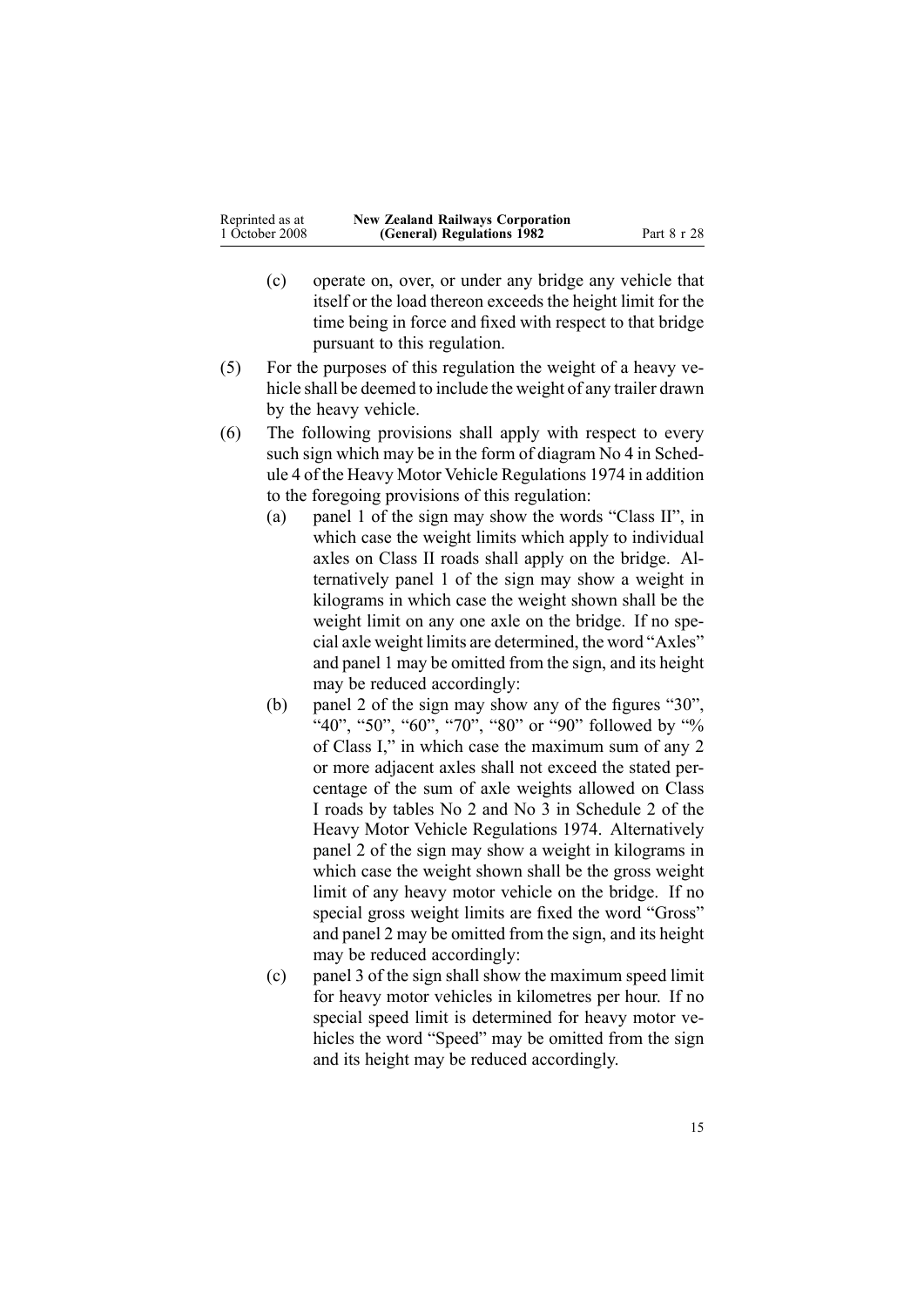<span id="page-15-0"></span>

|             | <b>New Zealand Railways Corporation</b> | Reprinted as at |
|-------------|-----------------------------------------|-----------------|
| Part 8 r 29 | (General) Regulations 1982              | 1 October 2008  |

- (7) Notwithstanding anything in the foregoing provisions of this regulation, <sup>a</sup> District Railway Engineer may give written permission for any specified vehicle, being <sup>a</sup> vehicle the weight of which (whether laden or unladen) exceeds the weight limits fixed with respec<sup>t</sup> to any bridge, to be taken on to or over that bridge subject to such conditions as the District Railway Engineer thinks fit to impose. The permission shall be signed by the District Railway Engineer or by any member of his staff or other person authorised by him in that behalf and may apply to any particular trip or to any number of trips or to <sup>a</sup> specified period or specified periods and may, at any time, be revoked or amended by any District Railway Engineer.
- (8) No such permission shall prejudice the rights of the Corporation or the controlling authority appointed pursuan<sup>t</sup> to any other Act to recover by legal process reimbursement for any damage done to the bridge during the trip or trips so permitted.
- (9) In any prosecution for <sup>a</sup> breach of this regulation it shall be sufficient evidence that the weight limits or speed limit or height limit with respec<sup>t</sup> to any bridge had been fixed and were in force in accordance with this regulation if the prosecution proves that at the time when the offence was committed the signs indicating the weight limits, or speed limit, or height limit, or any of them, were in position at each end of the bridge, or at each side of the bridge, as the case may be.
- (10) Every person operating <sup>a</sup> vehicle under <sup>a</sup> permission given as aforesaid shall comply with all the conditions of the permission and no person shall operate the vehicle unless the permission is carried therein. The person driving the vehicle shall produce the permission when requested to do so by any authorised officer.

#### **29 Speed limit for vehicles not fitted with pneumatic tyres**

- (1) Notwithstanding anything in the foregoing provisions of this Part, no person shall operate on or over any bridge, or on or over any level crossing,—
	- (a) any tracked vehicle or other vehicle of which any tyre is solid but no tyre is metal, at <sup>a</sup> speed exceeding 15 kilometres an hour: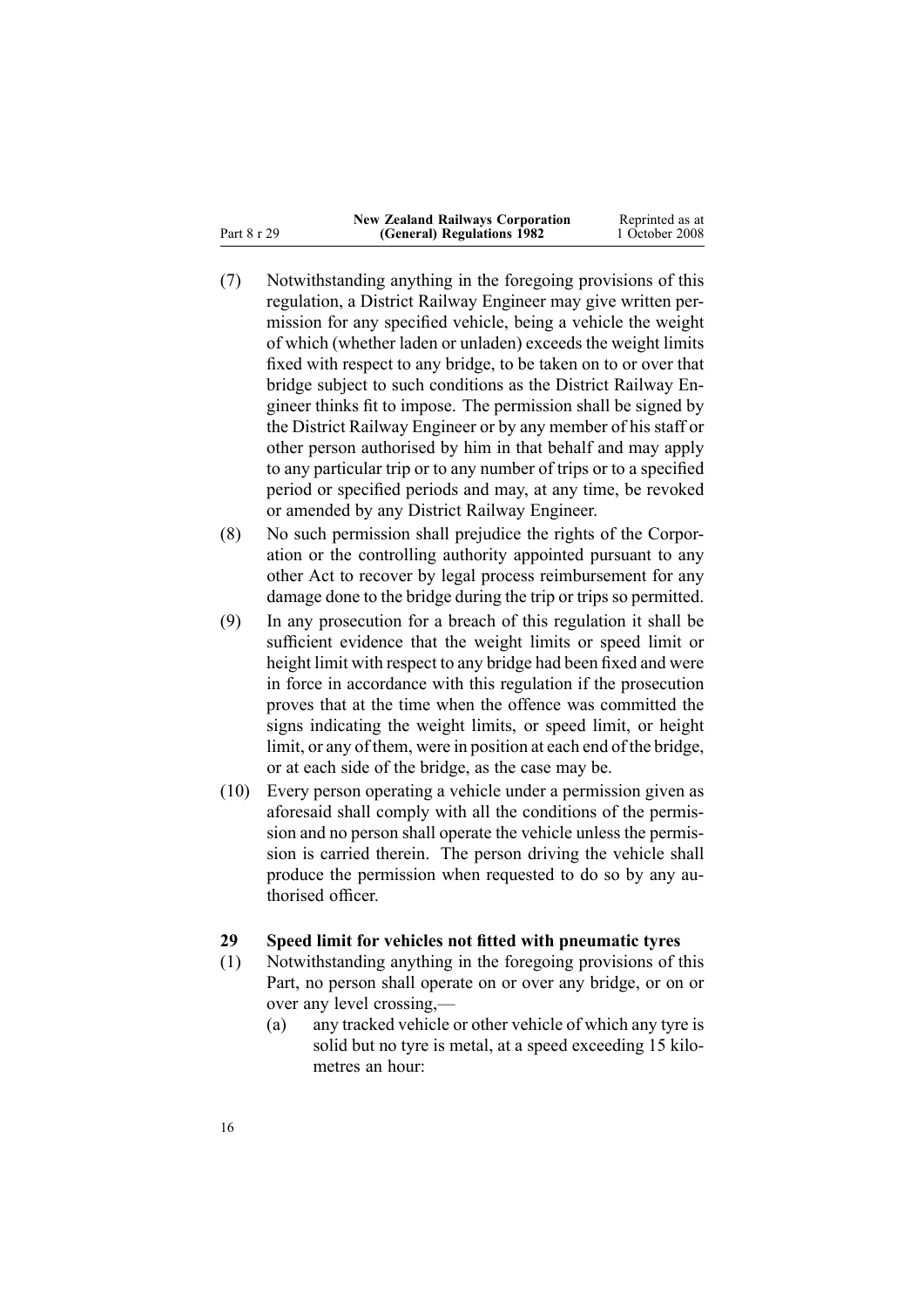<span id="page-16-0"></span>

| Reprinted as at | <b>New Zealand Railways Corporation</b> |             |
|-----------------|-----------------------------------------|-------------|
| 1 October 2008  | (General) Regulations 1982              | Part 8 r 30 |

- (b) any vehicle of which any tyre is metal at <sup>a</sup> speed exceeding 10 kilometres per hour.
- (2) In any case in which the maximum speed fixed so as to apply to any such vehicle by the Chief Civil Engineer for any bridge is greater than the speed specified by subclause (1), the maximum speed of that vehicle for that bridge shall be that specified by subclause (1).

#### **30 Width of loads on combined bridges**

- (1) Every person about to operate on any combined bridge any vehicle that itself or the load whereon exceeds 2.5 metres in width shall—
	- (a) in the case of <sup>a</sup> combined bridge at which any railway employee is for the time being engaged in controlling traffic thereon, notify the employee of the width of the vehicle or its load and shall cross the combined bridge only when permission has been given by the employee:
	- (b) in the case of <sup>a</sup> combined bridge at which no such employee is for the time being so employed, take all necessary precautions against the possibility of collision with other traffic and of damage to the combined bridge:

provided that no person shall operate on any such combined bridge any vehicle that itself, or together with the load that it is for the time being carrying, exceeds 3.3 metres in width; unless permission in writing is first obtained from <sup>a</sup> District Railway Engineer, which permission may be given subject to such conditions as the District Railway Engineer thinks fit to impose. The permission shall be signed by the District Railway Engineer or by some member of his staff or other person authorised by him in that behalf, and may apply to any particular trip or to any number of trips or to <sup>a</sup> specified period or periods, and may at any time be revoked or amended by any District Railway Engineer.

(2) Every person operating <sup>a</sup> vehicle as aforesaid shall comply with all the conditions of the permission and no person shall operate the vehicle unless the permission is carried therein. The person driving the vehicle shall produce the permission when requested to do so by any authorised officer.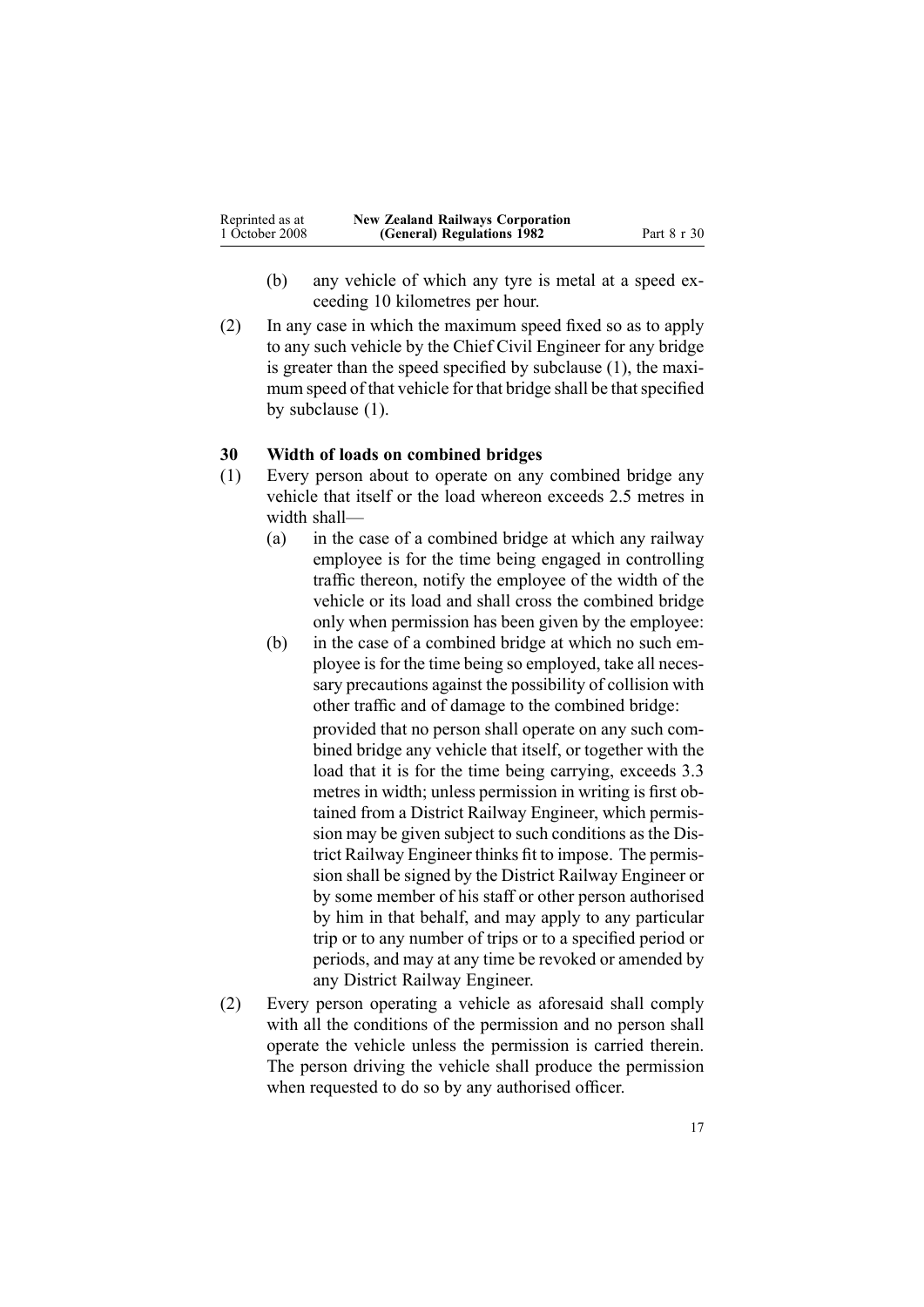<span id="page-17-0"></span>

|             | <b>New Zealand Railways Corporation</b> | Reprinted as at |
|-------------|-----------------------------------------|-----------------|
| Part 8 r 31 | (General) Regulations 1982              | 1 October 2008  |

#### **31 Opposing road traffic on combined bridges**

No person whether on foot or driving or riding any vehicle or animal, shall enter on or cross over or attempt to enter on or cross over any combined bridge when there is any risk of the person, vehicle, or animal being involved in <sup>a</sup> collision with any opposing road traffic:

provided that there shall be deemed to be no risk of collision by reason only of the fact that <sup>a</sup> person whether on foot or driving or riding <sup>a</sup> vehicle or animal enters on <sup>a</sup> combined bridge occupied by opposing road traffic if the bridge is equipped with passing bays and the opposing traffic has, at the time when the person enters on the bridge, still to reach at least 1 of the passing bays on the bridge.

#### **32 Rail traffic to have right of way on combined bridges**

Rail traffic shall at all times be entitled to the right of way on combined bridges; and for the purpose of allowing free passage to any such traffic, every person driving or riding or in charge of any vehicle or animal on any such bridge shall immediately remove the vehicle or animal from the bridge when and in the manner directed by any authorised officer.

#### **33 Warning signs at private level crossings**

- (1) The Corporation may require or cause to be erected at any crossing made pursuan<sup>t</sup> to [section](http://www.legislation.govt.nz/pdflink.aspx?id=DLM47757) 169 of the Public Works Act 1981 or granted pursuan<sup>t</sup> to [section](http://www.legislation.govt.nz/pdflink.aspx?id=DLM57674) 35 of the Act, such notices and warning devices as it considers necessary for the protection of persons using the crossing.
- (2) It shall be the duty of every person driving <sup>a</sup> motor vehicle when approaching or crossing <sup>a</sup> level crossing or elsewhere on <sup>a</sup> railway to keep <sup>a</sup> vigilant look out for any approaching locomotive, railcar, carriage, wagon, or other vehicle using the railway line.
- (3) The Corporation shall not be liable in respec<sup>t</sup> of any accident that may occur by reason of any failure of any such warning device.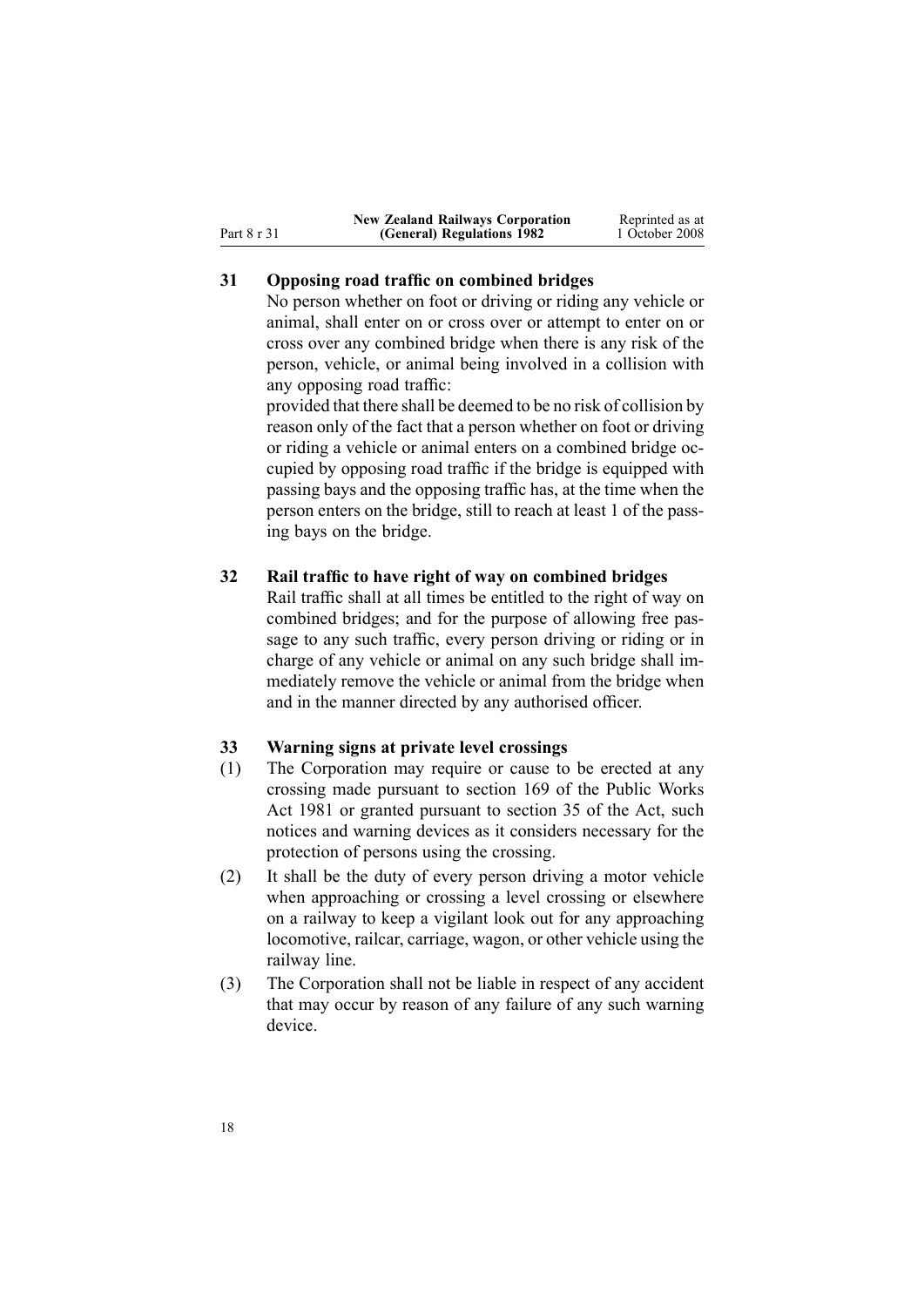<span id="page-18-0"></span>

| Reprinted as at | <b>New Zealand Railways Corporation</b> |
|-----------------|-----------------------------------------|
| 1 October 2008  | (General) Regulations 1982              |

**(General) Regulations 1982** Part 10 <sup>r</sup> 36

#### **Part 9**

## **Prohibition of certain traffic on platforms and footbridges and in subways**

#### **34 Vehicles and animals prohibited on platforms**

- (1) No person shall drive or lead or attempt to drive or lead any cow, horse, sheep, or other similarly large animal, or drive or attempt to drive any vehicle including <sup>a</sup> cycle, or <sup>a</sup> motorcycle, on to any platform at which Corporation services arrive or from which such services depart, excep<sup>t</sup> for the purpose of loading or unloading the animal or vehicle into or from <sup>a</sup> Corporation vehicle.
- (2) No person shall ride or attempt to ride any animal or cycle, or motorcycle on to or upon any such platform for any purpose whatever.

#### **35 Vehicles and animals prohibited on footbridges and in subways**

No person shall ride or drive or attempt to ride or drive any vehicle, including <sup>a</sup> cycle, or <sup>a</sup> motorcycle, or ride or drive or lead or attempt to ride or drive or lead any cow or horse or sheep or similar large animal, on to or over any footbridge or into or through any pedestrian subway whether or not there shall be displayed <sup>a</sup> notice indicating that the footbridge or pedestrian subway shall be used for pedestrian traffic only.

## **Part 10**

### **Railway approach roads**

#### **36 Drivers to obey directions of any authorised officer**

Every person operating or about to operate any vehicle in or upon any railway approach road shall at all times obey the orders of any authorised officer, and every such person shall immediately remove any such vehicle to such par<sup>t</sup> of the railway as he may be directed, and shall, if so directed, remove any such vehicle altogether from the railway.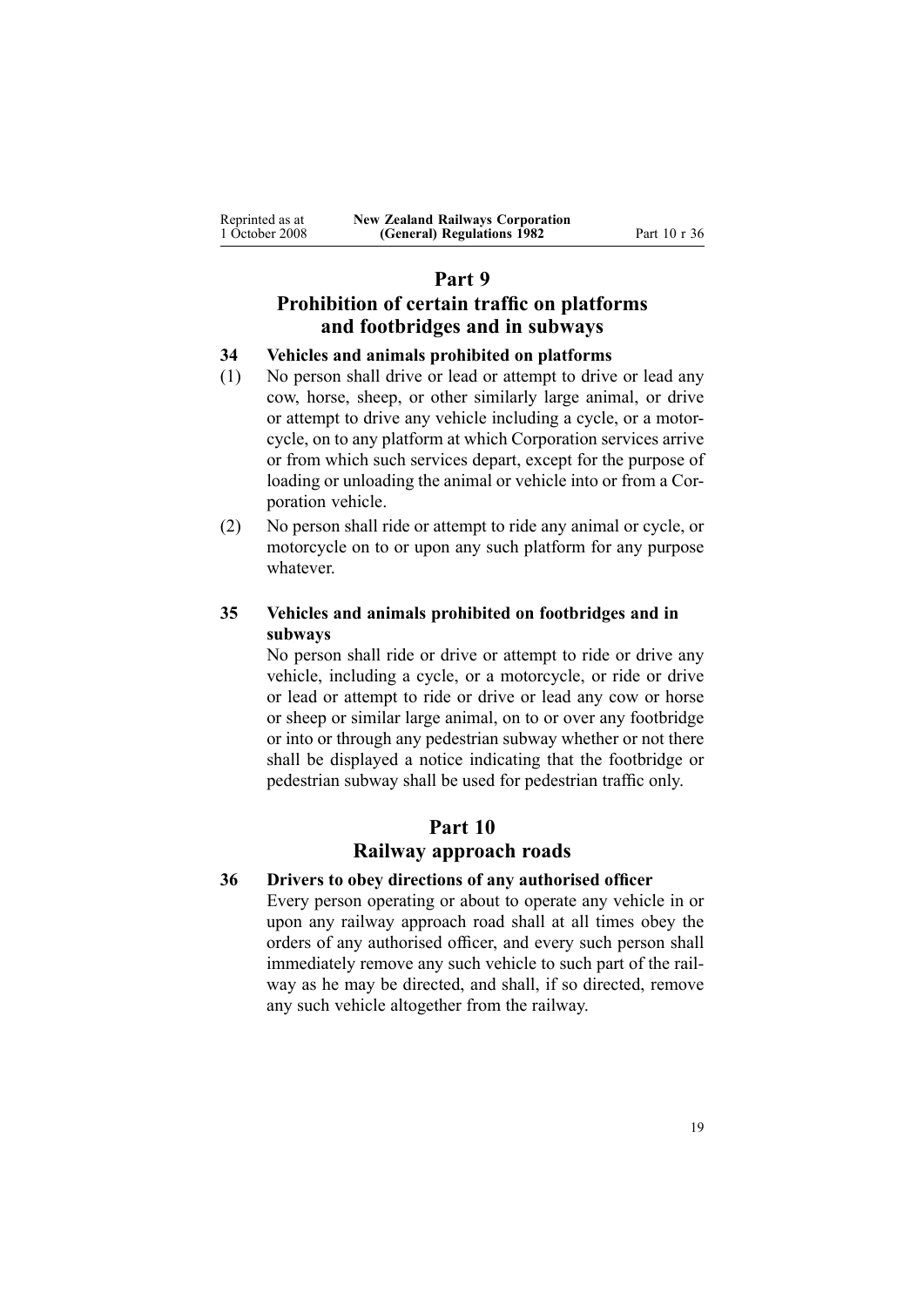<span id="page-19-0"></span>Part 10 <sup>r</sup> 37

- **37 Drivers to comply with notices, traffic signs, and markings** Unless otherwise directed by an authorised officer, every person operating or about to operate any vehicle in or upon any railway approach road shall comply with all notices, traffic signs, and markings, maintained or exhibited on or about the approach road for the control or guidance of vehicular traffic, and in particular shall—
	- (a) where an entrance to any railway approach road is indicated by any such notice, traffic sign, or marking, enter upon the railway approach road only by that entrance; and
	- (b) where an exit from any railway approach road is indicated by any such notice, traffic sign, or marking, depart from the railway approach road only by that exit; and
	- (c) stop, stand, or park the vehicle only upon <sup>a</sup> stand set apar<sup>t</sup> for the particular class of vehicle as indicated by any such notice, traffic sign, or marking.

#### **38 Railway approach roads may be closed**

Any railway approach road may be closed to vehicular traffic during such period or periods or for such time as may from time to time be determined by the traffic manager, and no person shall operate any vehicle upon any such approach road during any such period. The fact that <sup>a</sup> notice, traffic sign, or marking indicating the periods during which the railway approach road will be closed to vehicular traffic is exhibited at or near the entrance to the railway approach road, or that any authorised officer shall direct the operator of any vehicle not to enter on the railway approach road, shall be sufficient evidence that the railway approach road has been closed to vehicular traffic pursuan<sup>t</sup> to this regulation. Nothing in this regulation shall be deemed to require the exhibition of any notice, traffic sign, or marking as is mentioned in this paragraph; nor shall the fact that any notice, traffic sign, or marking is exhibited be <sup>a</sup> bar to the closing of the railway approach road during any longer period than is shown on the notice, traffic sign, or marking, or during any other period or periods.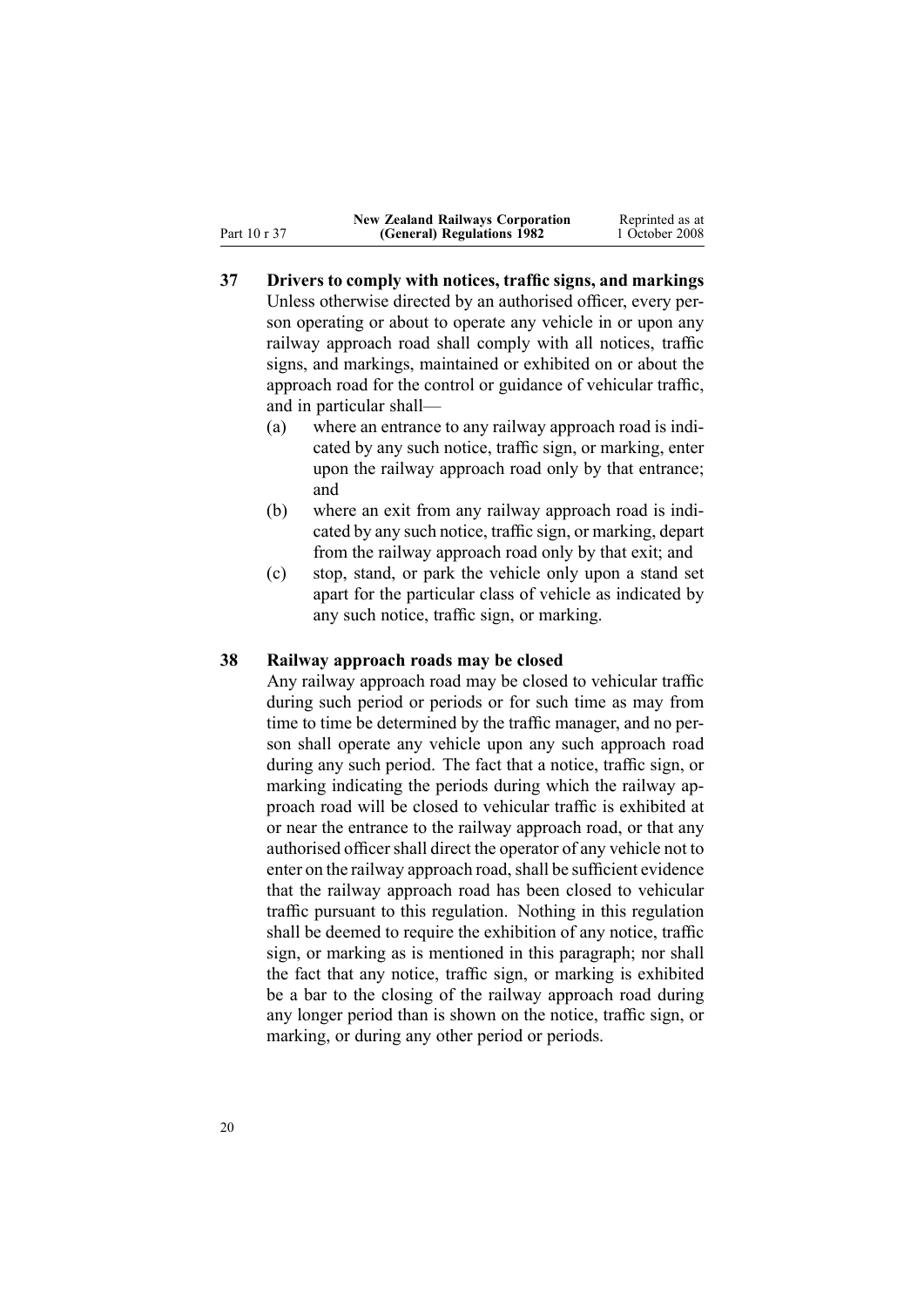<span id="page-20-0"></span>

| Reprinted as at | <b>New Zealand Railways Corporation</b> |
|-----------------|-----------------------------------------|
| 1 October 2008  | (General) Regulations 1982              |

 $S$ chedule

## **Part 11 Miscellaneous**

#### **39 Revocations**

The orders and regulations specified in the Schedule are hereby revoked.

#### **Schedule** r 39

#### **Orders and regulations revoked**

**Government Railways Amendment Act Commencement Order 1972 (SR 1972/98)**

**Government Railways Amendment Act Commencement Order 1981 (SR 1981/56)**

**Government Railways (Fees for Documents) Order 1979 (SR 1979/121)**

**Government Railways (Fees for Documents) Order 1979, Amendment No 1 (SR 1981/247)**

**Government Railways (General) Regulations 1957 (SR 1957/99)**

**Government Railways (General) Regulations 1957, Amendment No 1 (SR 1962/18)**

**Government Railways (General) Regulations 1957, Amendment No 2 (SR 1975/169)**

> P G Millen, Clerk of the Executive Council.

Issued under the authority of the Acts and [Regulations](http://www.legislation.govt.nz/pdflink.aspx?id=DLM195097) Publication Act 1989.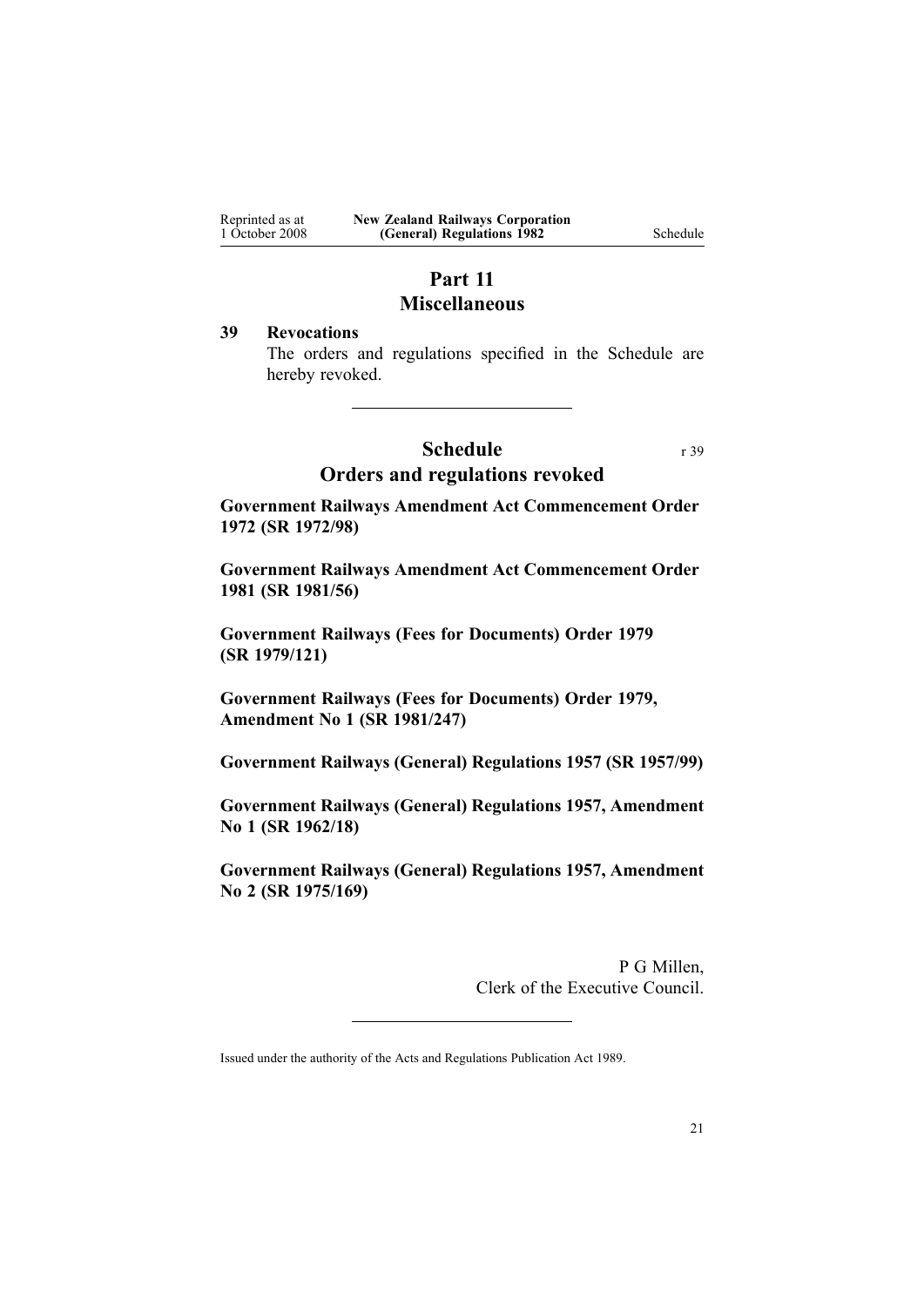| <b>New Zealand Railways Corporation</b> | Reprinted as at |
|-----------------------------------------|-----------------|
| (General) Regulations 1982              | 1 October 2008  |

Date of notification in *Gazette*: 18 March 1982.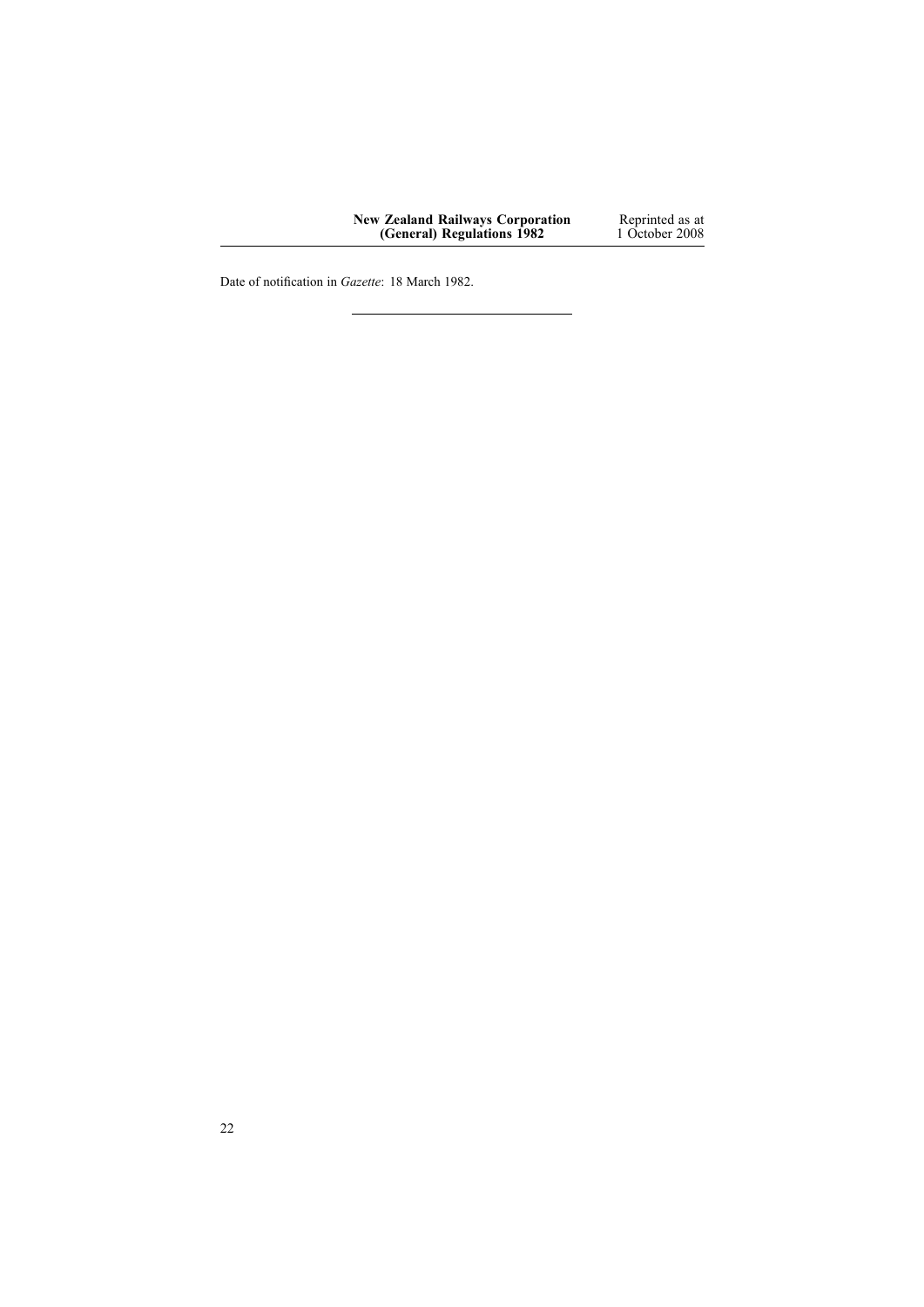#### **Contents**

- 1 General
- 2 Status of reprints
- 3 How reprints are prepared
- 4 Changes made under section 17C of the Acts and Regulations Publication Act 1989
- 5 List of amendments incorporated in this reprint (most recent first)

#### **Notes**

#### *1 General*

This is <sup>a</sup> reprint of the New Zealand Railways Corporation (General) Regulations 1982. The reprint incorporates all the amendments to the regulations as at 1 October 2008, as specified in the list of amendments at the end of these notes.

Relevant provisions of any amending enactments that contain transitional, savings, or application provisions that cannot be compiled in the reprint are also included, after the principal enactment, in chronological order. For more information, *see* <http://www.pco.parliament.govt.nz/reprints/>.

#### *2 Status of reprints*

Under [section](http://www.legislation.govt.nz/pdflink.aspx?id=DLM195439) 16D of the Acts and Regulations Publication Act 1989, reprints are presumed to correctly state, as at the date of the reprint, the law enacted by the principal enactment and by the amendments to that enactment. This presumption applies even though editorial changes authorised by [section](http://www.legislation.govt.nz/pdflink.aspx?id=DLM195466) [17C](http://www.legislation.govt.nz/pdflink.aspx?id=DLM195466) of the Acts and Regulations Publication Act 1989 have been made in the reprint.

This presumption may be rebutted by producing the official volumes of statutes or statutory regulations in which the principal enactment and its amendments are contained.

#### *3 How reprints are prepared*

A number of editorial conventions are followed in the preparation of reprints. For example, the enacting words are not included in Acts, and provisions that are repealed or revoked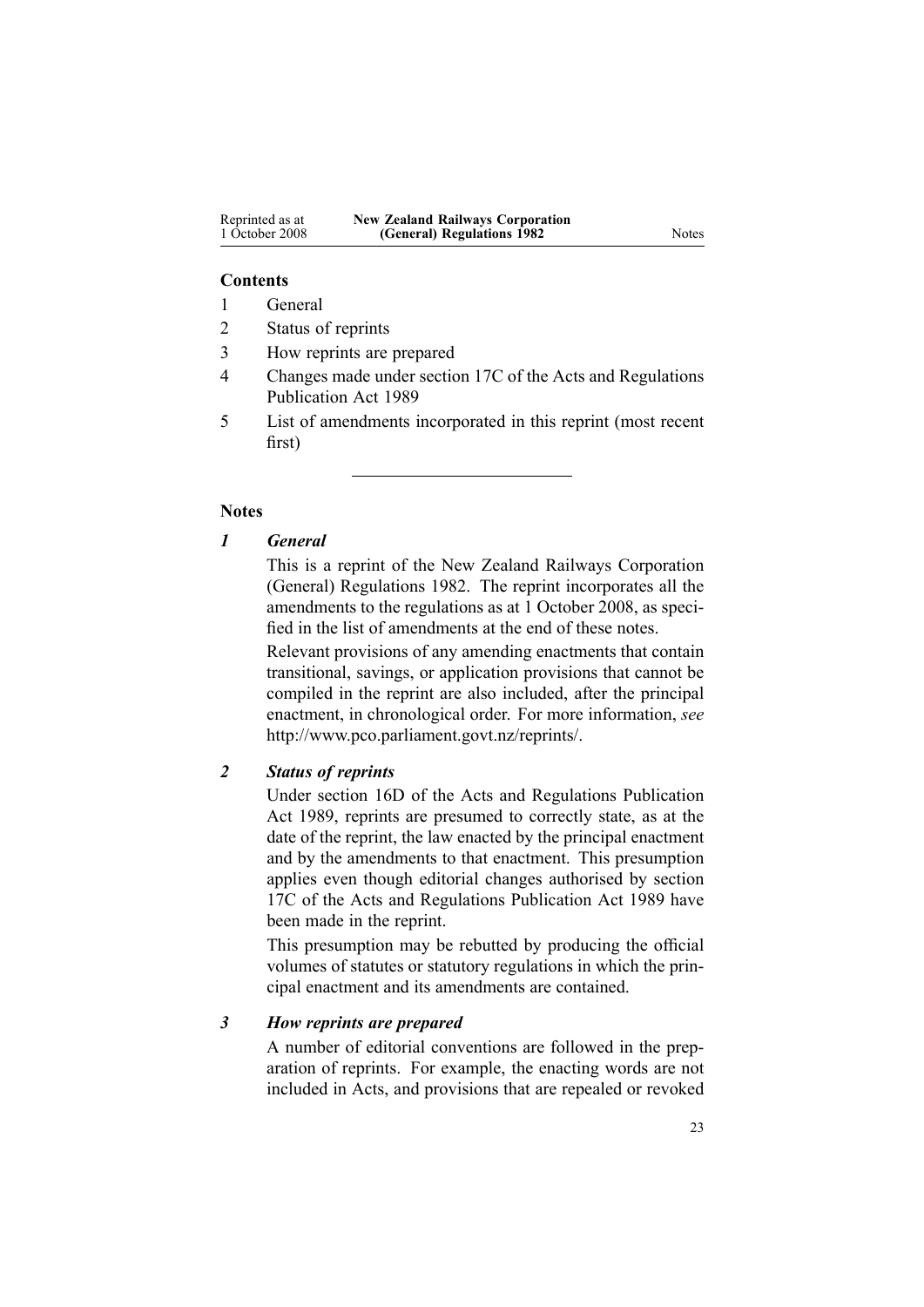| <b>New Zealand Railways Corporation</b> | Reprinted as at |
|-----------------------------------------|-----------------|
| (General) Regulations 1982              | 1 October 2008  |

are omitted. For <sup>a</sup> detailed list of the editorial conventions, *see* [http://www.pco.parliament.govt.nz/editorial-conventions/](http://www.pco.parliament.govt.nz/editorial-conventions/ ) or Part 8 of the *Tables of New Zealand Acts and Ordinances and Statutory Regulations and Deemed Regulations in Force*.

#### *4 Changes made under section 17C of the Acts and Regulations Publication Act 1989*

[Section](http://www.legislation.govt.nz/pdflink.aspx?id=DLM195466) 17C of the Acts and Regulations Publication Act 1989 authorises the making of editorial changes in <sup>a</sup> reprint as set out in [sections](http://www.legislation.govt.nz/pdflink.aspx?id=DLM195468) 17D and [17E](http://www.legislation.govt.nz/pdflink.aspx?id=DLM195470) of that Act so that, to the extent permitted, the format and style of the reprinted enactment is consistent with current legislative drafting practice. Changes that would alter the effect of the legislation are not permitted.

A new format of legislation wasintroduced on 1 January 2000. Changesto legislative drafting style have also been made since 1997, and are ongoing. To the extent permitted by [section](http://www.legislation.govt.nz/pdflink.aspx?id=DLM195466) 17C of the Acts and Regulations Publication Act 1989, all legislation reprinted after 1 January 2000 is in the new format for legislation and reflects current drafting practice at the time of the reprint.

In outline, the editorial changes made in reprints under the authority of [section](http://www.legislation.govt.nz/pdflink.aspx?id=DLM195466) 17C of the Acts and Regulations Publication Act 1989 are set out below, and they have been applied, where relevant, in the preparation of this reprint:

- • omission of unnecessary referential words (such as "of this section" and "of this Act")
- • typeface and type size (Times Roman, generally in 11.5 point)
- • layout of provisions, including:
	- •indentation
	- • position of section headings (eg, the number and heading now appear above the section)
- • format of definitions (eg, the defined term now appears in bold type, without quotation marks)
- • format of dates (eg, <sup>a</sup> date formerly expressed as "the 1st day of January 1999" is now expressed as "1 January 1999")

Notes